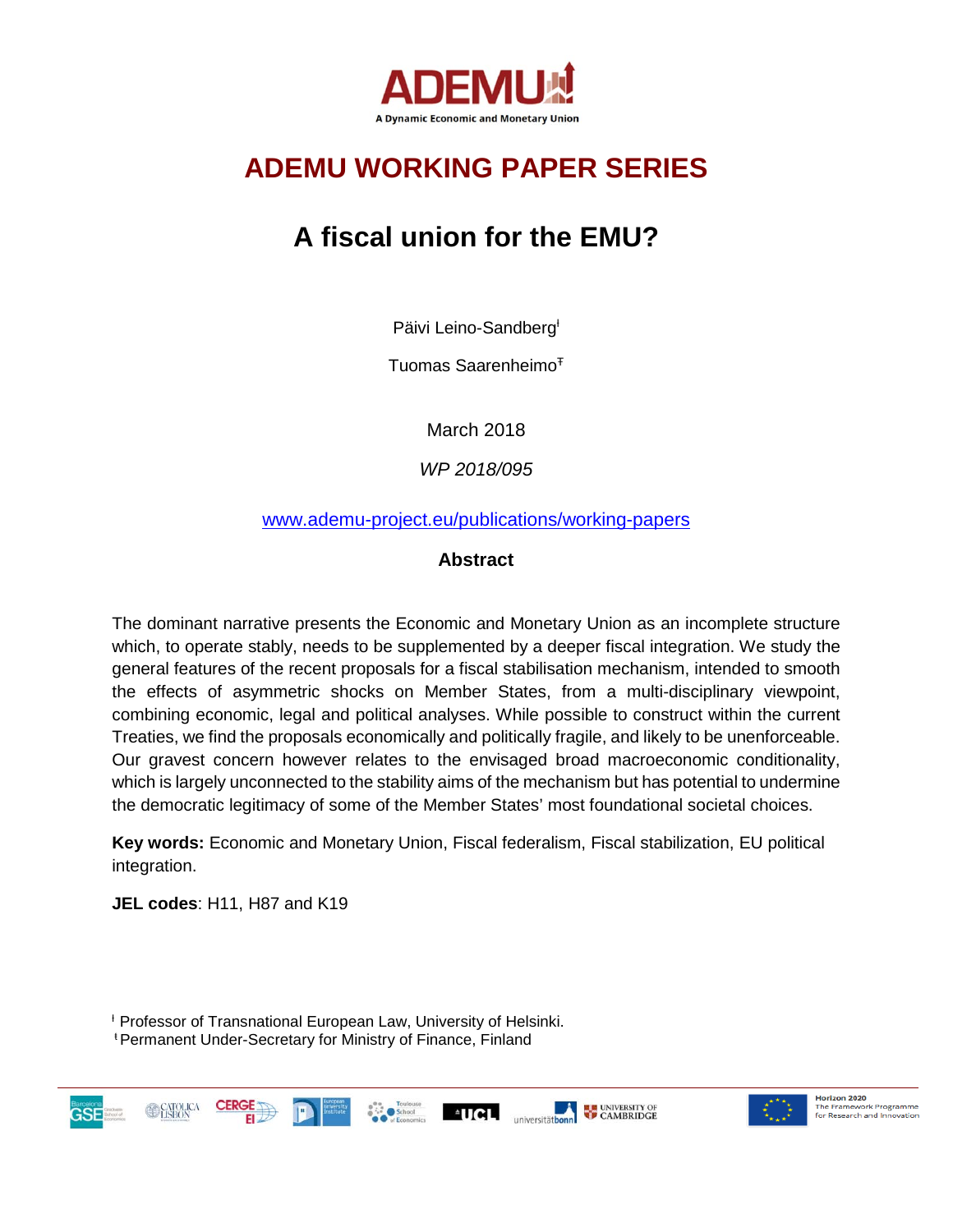

# **Acknowledgments**

Dr Päivi Leino is Professor of Transnational European Law at the University of Helsinki. Dr Tuomas Saarenheimo is Permanent Undersecretary responsible for international and financial matters at the Finnish Ministry of Finance. The paper reflects the authors' personal views. We thank Daniel Wyatt for research assistance. Earlier versions of this paper have been presented at the European Governance Colloquium at the Hertie School of Governance, the March 2017 Seminar for Think Tank representatives on the European Commission's Economic Agenda, the ADEMU Conference 'How Much a Fiscal Union for the EMU?' at the Bank of Spain in May 2017, the American University Washington School of Law in October 2017 and the ECB Conference on 'Public debt, fiscal policy and EMU deepening' in November 2017. We thank all participants and in particular Taneli Lahti, Johannes Linder, Leena Mörttinen, Jonathan Rodden, Valerie Rouxel-Laxton, Jukka Snell, Joanna Tikkanen, Vesa Vihriälä, Viorica Vita and J.H.H. Weiler for discussions and comments. An updated version of this paper is forthcoming in *European Law Review* (2018).

The authors would like to acknowledge the support of the ADEMU project, 'A Dynamic Economic and Monetary Union', funded by the European Union's Horizon 2020 Program under grant agreement N° 649396 (ADEMU)".

This is an Open Access article distributed under the terms of the Creative Commons Attribution License Creative Commons Attribution 4.0 International, which permits unrestricted use, distribution and reproduction in any medium provided that the original work is properly attributed.



\_\_\_\_\_\_\_\_\_\_\_\_\_\_\_\_\_\_\_\_\_\_\_\_\_





The ADEMU Working Paper Series is being supported by the European Commission Horizon 2020 European Union funding for Research & Innovation, grant agreement No 649396.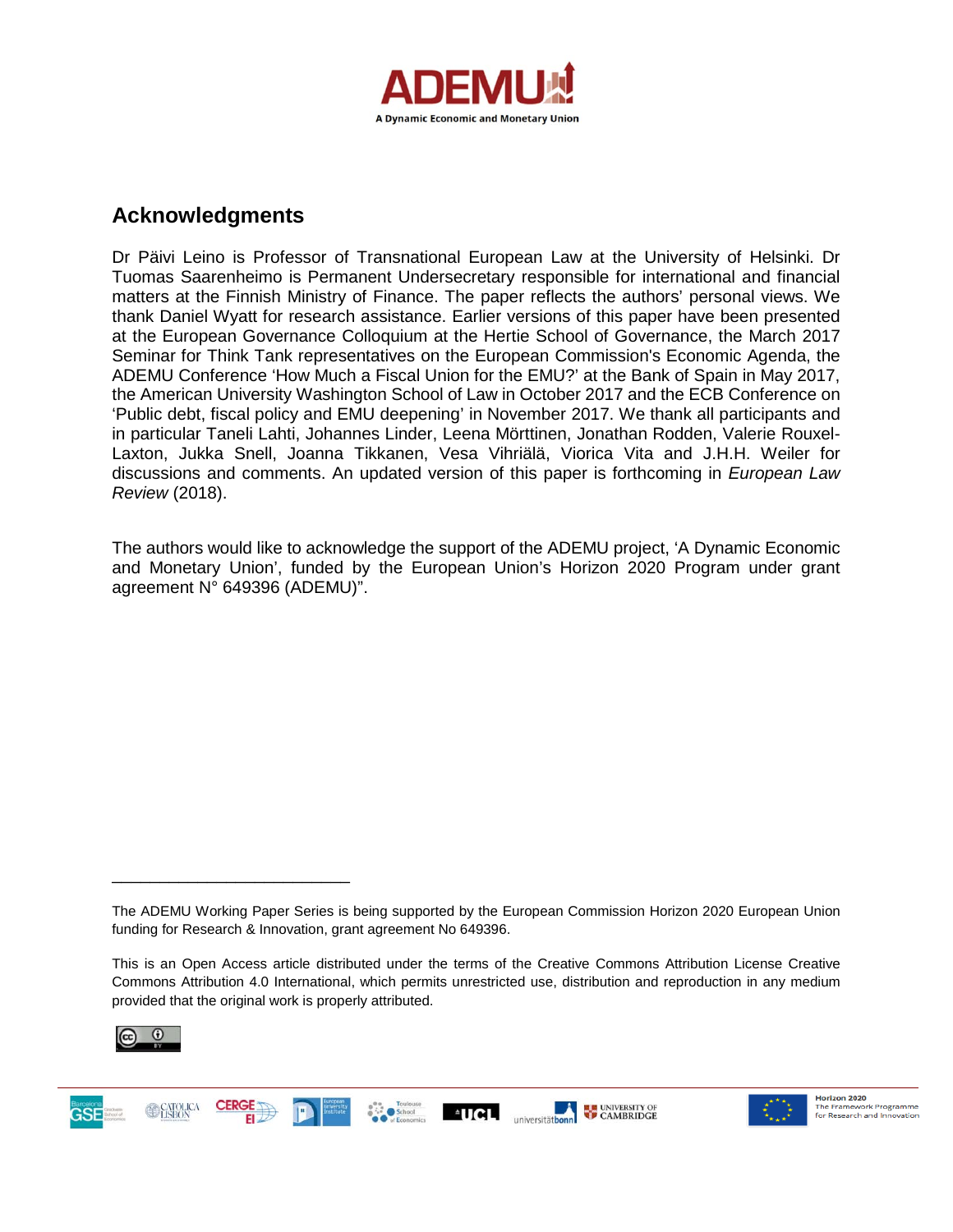#### **1. Introduction**

*"There is, perhaps, nothing more likely to disturb the tranquillity of nations than their being bound to mutual contributions for any common object that does not yield an equal and coincident benefit. For it is an observation, as true as it is trite, that there is nothing men differ so readily about as the payment of money."*

(Hamilton, Federalist Papers No. 7, dated November 15, 1787)

The dominant narrative of the architectural gaps of the Economic and Monetary Union ("EMU"), born out of the traumatic experiences of the euro debt crisis, goes roughly as follows: EMU was created as an incomplete structure. Deprived of independent monetary policy, and absent the stabilising effect of a true federal budget, Member States were left vulnerable to asymmetric shocks, leading to economic and financial instability. A key remedy for this shortcoming is deeper fiscal integration within the Eurozone, entailing mechanisms of fiscal risk sharing between Member States and – as a prerequisite for such risk sharing – stronger controls over Member States' fiscal and macroeconomic policies. These two dimensions of fiscal integration – risk sharing and stronger controls – form the pillars of a grand North-South bargain, a well-established understanding that underpins EMU deepening and, it is hoped, will lead to a politically palatable package for all. In recent years, a wide variety of broadly defined initiatives have been put forward to deepen fiscal risk sharing in EMU, and many of them have already been exposed to political discussion. To this point, no initiative has made it to the legislative stage.

In the traditional federal model, fiscal integration takes place through the federal level assuming direct responsibility over the provision of certain public services, such as defence, social security or unemployment benefits, and in exchange receiving commensurate federal sources of revenue. The guiding logic of such a process is the efficient provision of public services, not macroeconomic stabilisation as such. Although a larger role of the federal level can entail greater countercyclical properties, these are side effects and not the *raison d'être* for the federal role.

Proposals for deeper EMU fiscal integration have generally not followed this traditional federal logic. Instead, they have been designed as fit-for-purpose to tackle the macroeconomic stabilisation problem. These proposals seek to compensate for the lack of a true federal budget by creating of a system of fiscal cross-subsidies among Member States for the express purpose of stabilising asymmetric shocks. We refer to such systems as fiscal stabilisation mechanisms.<sup>[1](#page-2-0)</sup> In several authoritative proposals, the fiscal stabilisation mechanism has acquired an additional motivation, one quite distinct

<span id="page-2-0"></span> <sup>1</sup> *. Van Rompuy, J.M. Barroso, J.-C. Juncker and M. Draghi, "Towards a Genuine Economic and Monetary Union" (2012) EUCO 120/12 ("Four Presidents' Report")*; *Commission, "Reflection Paper on the Deepening of the Economic and Monetary Union" COM(2017) 291*, *("Commission Reflection Paper")*, https://ec.europa.eu/commission/sites/betapolitical/files/reflection-paper-emu\_en.pdf [Accessed 7 September 2017].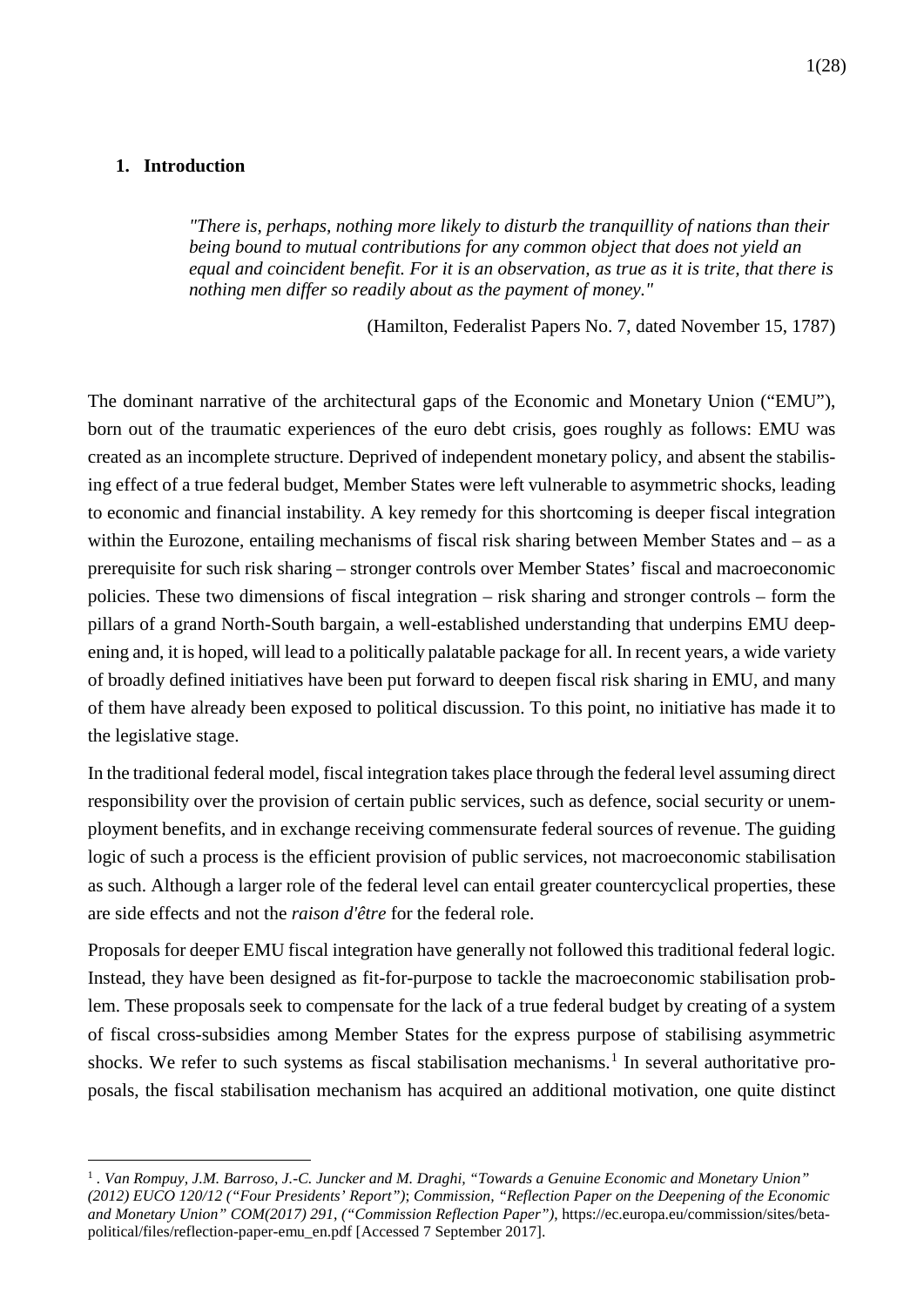from the aim of smoothing economic cycles. In these proposals, it has been suggested that the mechanism be used as a source of leverage for the EU to steer Member States towards sound fiscal policies and desirable economic and social structures. This leverage would be embedded in the mechanism in the form of conditionality: Member States' eligibility to benefit from the system would be conditional on observance of the EU fiscal rules and economic policy recommendations.

While the issue of fiscal integration has received attention from economists, political scientists and legal scholars, the three disciplines have been largely toiling away in their respective fields with limited cross-fertilisation between them. It is the economists that have mostly been responsible for any concrete proposals and, true to the tradition of the discipline, they tend to follow a mechanism-design approach. They postulate certain laws of motion, calibrate the parameters using past data, use the resulting mechanism to simulate a counterfactual, and often find significant welfare-enhancing effects. Almost invariably, the proposals are justified solely on the basis of theoretical analysis, with little or no supporting empirical evidence or examination of historical precedents. Sometimes the disregard of history is explicit: the Tommasso Padoa Schioppa Group proudly proclaimed that following a *sui generis* EMU, "a sui generis fiscal federalism in the euro area is needed".<sup>[2](#page-3-0)</sup> Other proposals may describe arrangements in existing federations but fail to follow through by contrasting the actual designs with international experience.[3](#page-3-1) It is as if the *sui generis* nature of EMU is seen as liberating the authors of a proposal from the burden of learning from history.<sup>[4](#page-3-2)</sup> Further, there is typically very little discussion about the potential constraints set by the political and legal context within which the scheme would need to be adopted and, more importantly, eventually operated. Yet, the novelty of the proposals, and the lack of real-world precedents to demonstrate their practicability, underscores the need for careful, multidisciplinary feasibility analysis. These proposals invariably, though often unwittingly, build on political and legal assumptions that are critical to their intended operation and should hence be carefully studied by political scientists and lawyers. So far, such analysis has not been carried out.

In the field of political science, a key research subject has been the interplay of legitimacy and fiscal solidarity on the path towards a federal EU, the ultimate goal set already by the Schuman Declaration.<sup>[5](#page-3-3)</sup> A fiscal union, and the transfers it entails, would need to be legitimised in the eyes of the European

<span id="page-3-0"></span> <sup>2</sup> *Notre Europe, "Completing the Euro. A road map towards fiscal union in Europe - Report of the 'Tommaso Padoa-Schioppa Group'" (2012)*, http://www.notre-europe.eu/media/completingtheeuroreportpadoa-schioppagroupnejune2012.pdf?pdf=ok [Accessed 7 September 2017].

<span id="page-3-1"></span><sup>3</sup> See e.g. *C. Allard et al., "Toward a Fiscal Union for the Euro Area", IMF Staff Discussion Note SDN/13/09 (2013)*, https://www.imf.org/external/pubs/ft/sdn/2013/sdn1309.pdf [Accessed 7 September 2017]. 4 While it is broadly agreed that the EU is not a federation, there is wide disagreement on what it exactly is. On this see

<span id="page-3-2"></span>e.g. R. Schütze "On 'Federal' Ground: The European Union as an (Inter)national Phenomenon" (2009) 46 C.M.L. Rev. 1069; R. Schütze "From Rome to Lisbon: 'Executive Federalism' Federalism in the (New) European Union" (2010) 47 C.M.L. Rev. 1385;<br><sup>5</sup> The Schuman Declaration (9 May 1950), https://europa.eu/european-union/about-eu/symbols/europe-day/schuman-

<span id="page-3-3"></span>declaration\_en [Accessed 7 September 2017].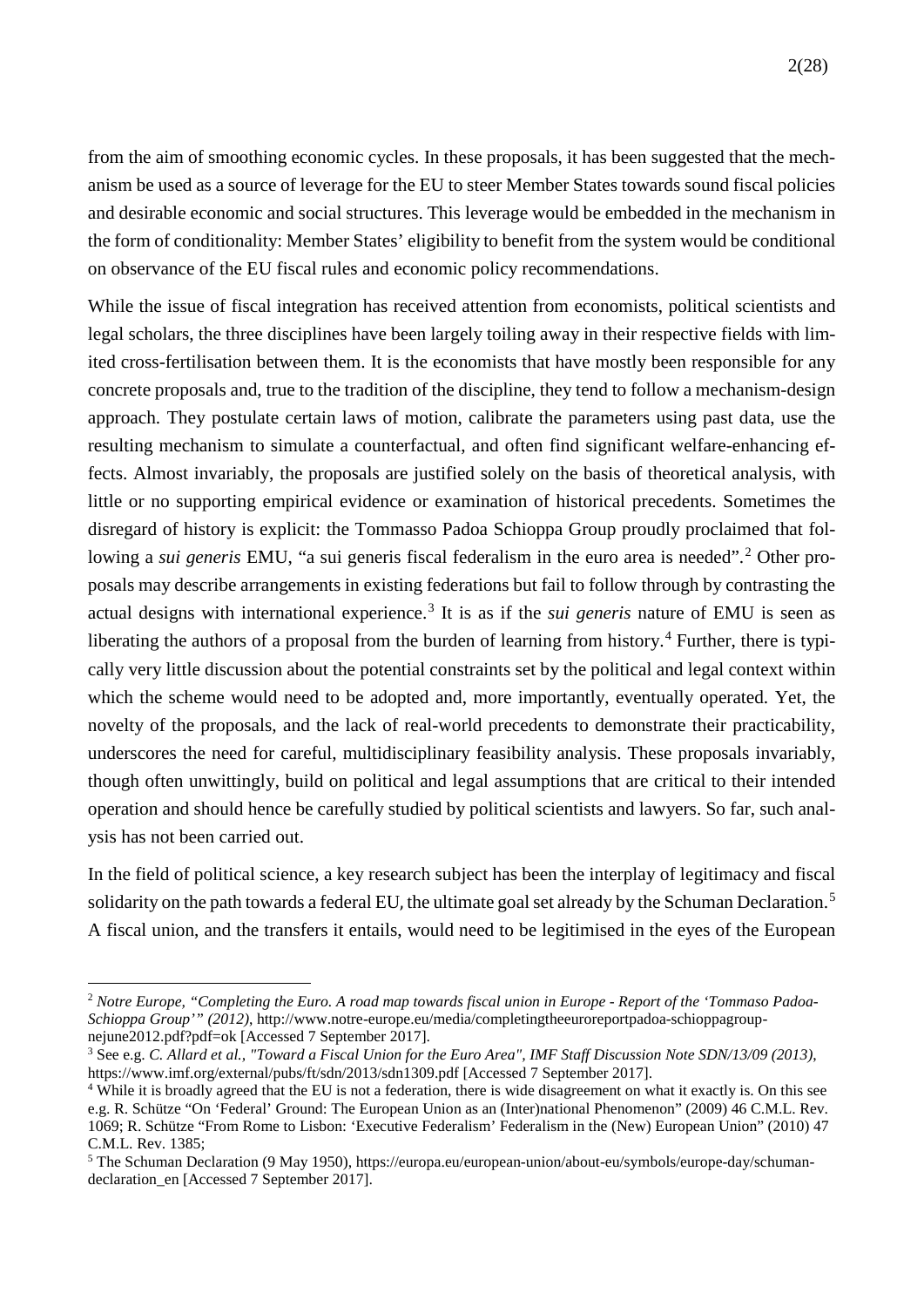people. The ways to achieve this are constrained by the absence of a "thick [European] political system"[6](#page-4-0) that in most federations is the basis for the solidarity that legitimises the transfers taking place through federal government. Key steps in European integration have generally found their legitimacy elsewhere, and an enduring source of legitimacy has been the nobility of the European cause, the creation of "an ever closer union among the peoples of Europe".[7](#page-4-1) Such *raison d'être* of the Union is to be advanced through concrete steps of integration. In this thinking, steps towards deeper fiscal integration have an intrinsic value, independent of their purely utilitarian merits. Yet, the mobilising force of this kind of "telos legitimacy" (or political messianism, as Weiler has called it $\delta$ ) seems to be in inevitable decline, as the horrors of the wars keep fading in the collective memories of the European peoples. Perhaps in recognition of this, the language used to promote a fiscal union eschews Schuman's emotional rhetoric and instead relies upon prosaic arguments related to cyclical stabilisation. It is hoped that the fiscal union would legitimise itself through the beneficial effects it brings to the people. This would secure its broad acceptance and prevent it from becoming a constant source of disagreement, a disturbance to the "tranquillity of nations".

For lawyers, relevant dimensions of the fiscal union include the availability of the legal base and the compatibility with EU Treaties, in particular the no-bail out clause (art.125 TFEU), but it also raises fundamental issues of national constitutional law.<sup>[9](#page-4-3)</sup> Since the Treaty limits to risk sharing in the EMU are acknowledged, and the required broad public support for Treaty reform is known not to exist, the role of lawyers has often turned into managing the compatibility issue, to explore the maximal limits of what could be built within the present Treaties.[10](#page-4-4) The fiscal stabilisation function however also involves a number of other institutional and legal considerations. The 2012 Blueprint raised the question of the possible need to *inter alia*: introduce a new explicit legal basis for this purpose; create a dedicated budgetary and own resources procedure; create a new taxation power for the EU or enable it to raise revenue by indebting itself on the market; and provide for an EMU Treasury within the Commission. Finally, the fiscal stabilisation function also involves questions of participation for noneuro states. While these matters can be considered second order questions to those involving the economic usefulness of a stabilisation mechanism, they involve fundamental considerations relating to its design, governance, acceptance and operation, and as such cannot be ignored.

<span id="page-4-0"></span> <sup>6</sup> F. de Witte, "The role of transnational solidarity in mediating conflicts of justice in Europe" (2012) 18 E.L.J. 694. <sup>7</sup> Preamble, TFEU.

<span id="page-4-2"></span><span id="page-4-1"></span><sup>8</sup> J.H.H. Weiler, "In the Fact of Crisis: Input Legitimacy, Output Legitimacy and the Political Messianism of European Integration" (2012) 34 Journal of European Integration 825, 828.

<span id="page-4-3"></span><sup>9</sup> E.g. *A. Hinarejos, The Euro Area Crisis in Constitutional Perspective (Oxford: Oxford Studies in European Law, 2015), pp.166–177; K. Tuori and K. Tuori, The Eurozone Crisis. A Constitutional Analysis (Cambridge: Cambridge University Press, 2014), pp.119–180*.

<span id="page-4-4"></span><sup>10</sup> See e.g. *R. Repasi, "Legal options for an additional EMU fiscal capacity" (2013)*, [http://www.europarl.eu](http://www.europarl.europa.eu/RegData/etudes/note/join/2013/474397/IPOL-AFCO_NT(2013)474397_EN.pdf)[ropa.eu/RegData/etudes/note/join/2013/474397/IPOL-AFCO\\_NT\(2013\)474397\\_EN.pdf](http://www.europarl.europa.eu/RegData/etudes/note/join/2013/474397/IPOL-AFCO_NT(2013)474397_EN.pdf) commissioned by the European Parliament's Committee on Constitutional Affairs (AFCO), and "*Legal options and limits for the establishment of a European Unemployment Benefit Scheme" (2016*), ec.europa.eu/social/BlobServlet?docId=16886&langId=en commissioned by the Directorate-General Employment of the European Commission [Both Accessed 7 September 2017].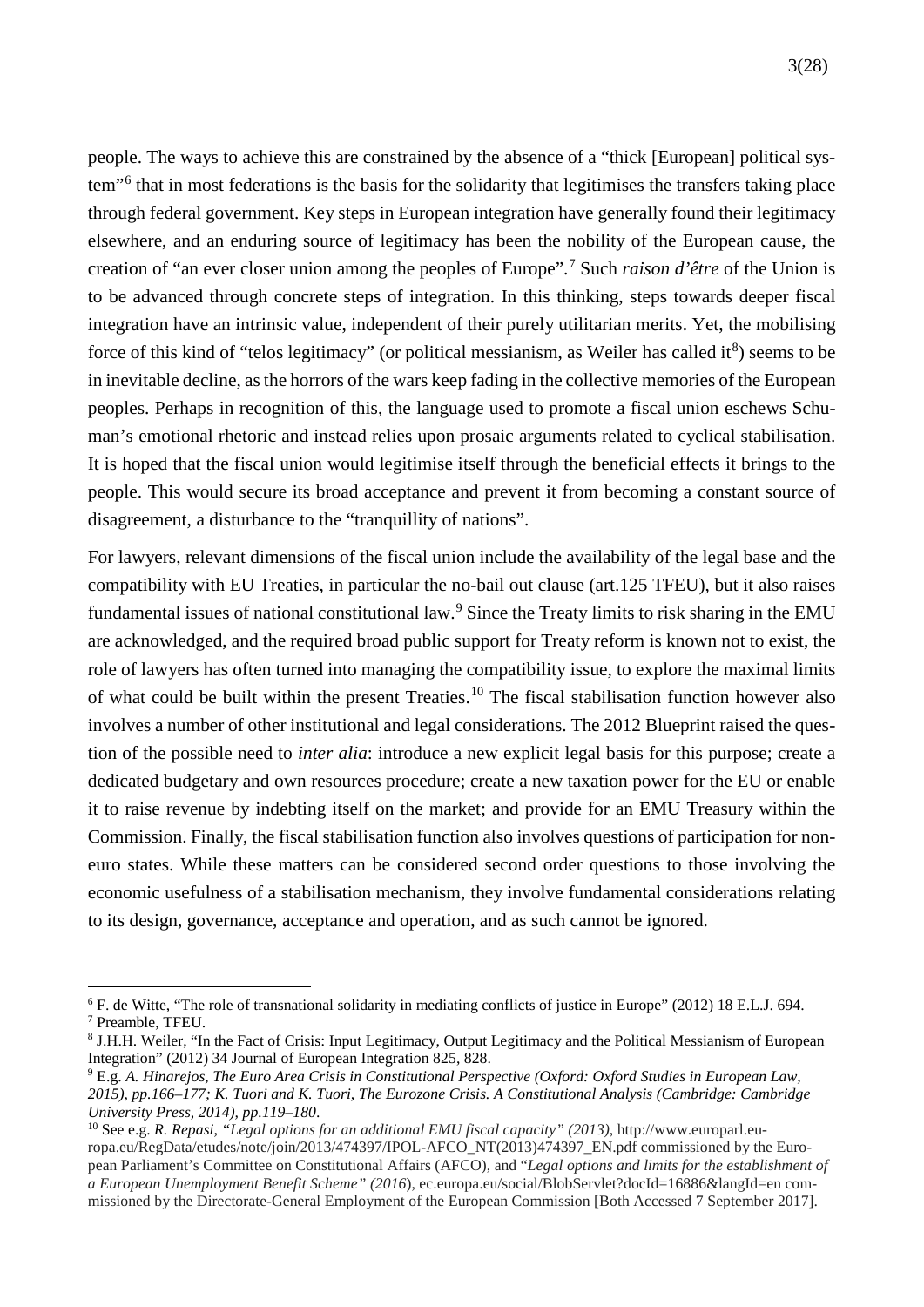In this paper, we start by outlining some recent policy proposals for risk sharing in EMU and their key features, and continue by contrasting them with the prevailing arrangements found in mature federations. We note that, while in most federations the federal budget plays some role in smoothing state-specific shocks, this role is relatively small and operates through mechanisms that are different from those proposed for the euro area. We then turn to analysing the risk-sharing proposals from economic, legal and political viewpoints. Our analysis suggests that, first, even if operated as intended, the proposed mechanisms would contribute less to economic stability than suggested. Second, the mechanisms would likely be difficult to operate as intended. They would be prone to produce outcomes that seem unintuitive and unjust, and would risk turning into a political zero-sum game and a source of division and discord rather than unity. Finally, we find fundamental problems in the idea of making access to the mechanism conditional upon compliance under the economic governance framework.

We share the view that EMU is, in a certain sense, incomplete, but we do not think that a fiscal union would necessarily make it more complete. The fundamental incongruity of the EMU is not the one between the common monetary policy and national fiscal policies, but that between the common monetary policy and the fragmented European political landscape. This incongruity can only be resolved through much deeper political integration, a long-term prospect, at best. Until then, the point of incongruity can be merely relocated but not eliminated. A deeper fiscal union could bring fiscal policies in better alignment with the common monetary policy, but this would be at the cost of widening the disparity between fiscal integration and, on the other side, the reality of limited degree of structural, social and political integration, all critical for proper functioning and legitimacy of a fiscal union. Our argument is that the challenges presented by the new situation would be different from those faced by EMU today but not necessarily any easier to deal with.

#### **2. Fiscal stabilisation mechanism – recent proposals and their key features**

The element of the fiscal union presently attracting the greatest attention is, what has subsequently become known as, a fiscal stabilisation mechanism. A fiscal stabilisation mechanism, as proposed, would create counter-cyclical fiscal transfers between euro area countries, thereby compensating for the absence of independent monetary policy and a sizeable federal budget as stabilisation tools.<sup>[11](#page-5-0)</sup> Such proposals have been part of every authoritative EU document on EMU deepening, starting from the Commission's Blueprint in 2012, continuing in the Four Presidents' Report in the same year,

<span id="page-5-0"></span><sup>&</sup>lt;sup>11</sup> A. Hinarejos, "Fiscal Federalism in the European Union: Evolution and future choices for EMU" (2014) C.M.L. Rev. 1621; *J. Pisani-Ferry, E. Vihriälä, and G.B. Wolff, "Options for a Euro-area fiscal capacity", Bruegel Policy Contribution, No 2013/01 (2013)*, http://bruegel.org/wp-content/uploads/imported/publications/pc\_2013\_02.pdf [Accessed 7 September 2017]; *Repasi (2013)*.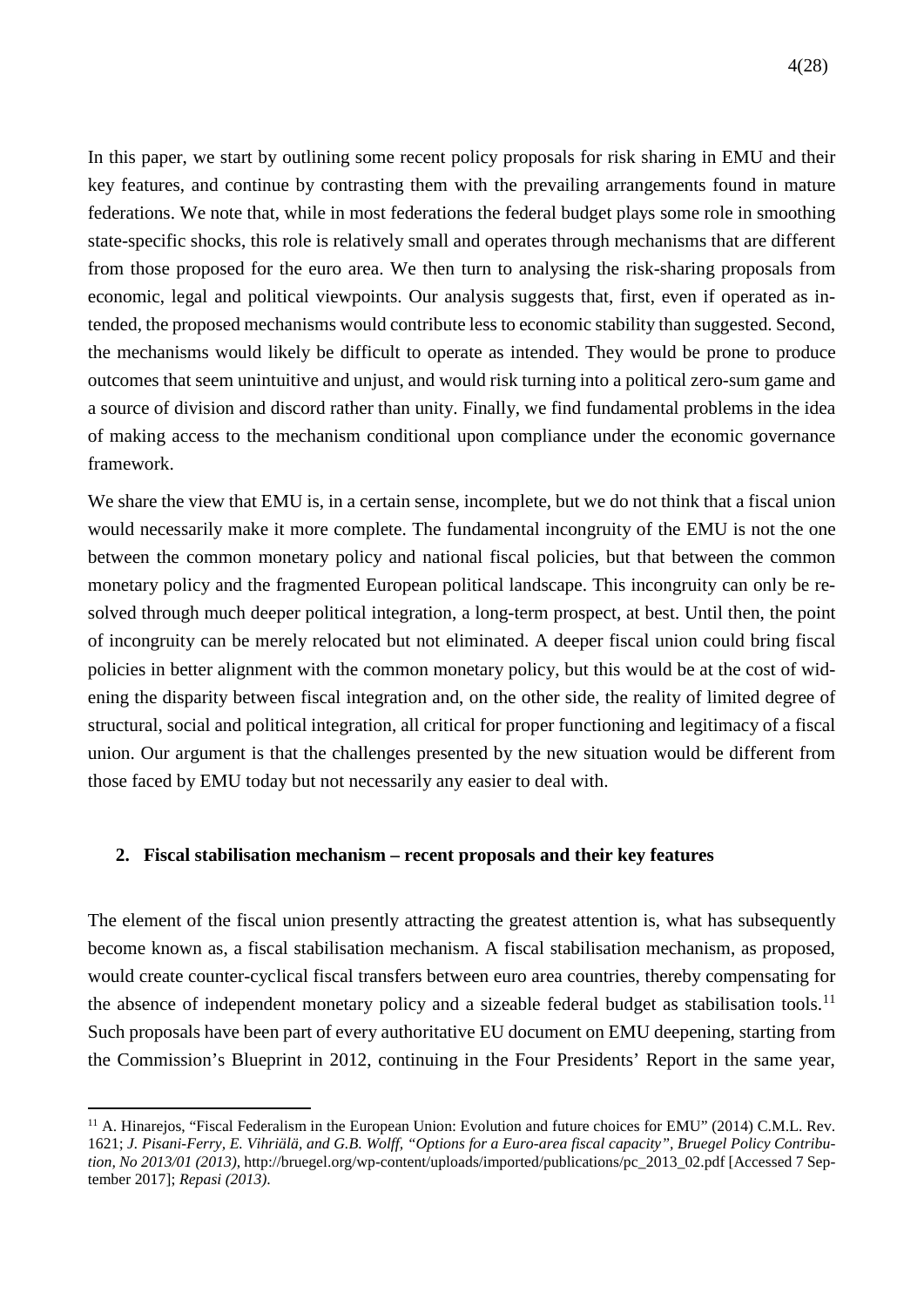again in the Five Presidents' report in 2015 and the Commission's Reflection Paper published in May 2017 and its Roadmap published in December 2017.<sup>[12](#page-6-0)</sup>

These are all high-level policy documents, with little detail on the mechanics of the envisaged mechanisms. However, at a fairly high level of abstraction, the basic idea has remained unchanged since the Commission's Blueprint. According to the Blueprint, a "fiscal capacity with a stabilisation function" would "require [from the Member States] monetary net payments that are negative in good times and positive in bad times".<sup>[13](#page-6-1)</sup> In its simplest form, the fiscal stabilisation mechanism would collect funds from Member States in relative economic boom and redistribute them directly to those in relative recession. In this basic form, the fiscal capacity would be merely a clearing house for Member States' cross subsidies, with no accumulated financial capacity of its own. The same concept was later recycled in the Five Presidents' Report.<sup>[14](#page-6-2)</sup> Both the Five Presidents' Report and the Commission's Reflection Paper stress that the stabilisation function should not duplicate the role of the European Stability Mechanism ("ESM").<sup>[15](#page-6-3)</sup> We take this as meaning that the mechanism would not enter into crisis financing but only provide support for countries that maintain access to financial markets.

The Commission Reflection Paper proposes a slightly modified model of a "rainy day fund" – the term borrowed from the systems established by many US states – which is also promoted by the IMF.[16](#page-6-4) A rainy day fund would add to the simplest clearing-house function the possibility to accumulate a positive balance in good times, which would then result in a larger capacity and more meaningful support in bad times. The IMF study calculates that annual contributions to the fund of around 2 percent of GDP could provide stabilisation equivalent to that found within the German federation. The rainy-day fund has been debated politically in an informal meeting of the Ecofin Council<sup>[17](#page-6-5)</sup> and is also mentioned in the European Parliament's report on budgetary capacity for the Eurozone.<sup>[18](#page-6-6)</sup> In its Reflection Paper, the Commission also suggests that allowing the fund to issue debt would increase

<span id="page-6-0"></span><sup>&</sup>lt;sup>12</sup> Communication from the Commission, "A blueprint for a deep and genuine economic and monetary union – Launching a European Debate" COM(2012) 777 final. ("Commission Blueprint"); *Four Presidents' Report*; *J.-C. Juncker, D. Tusk, J. Dijsselbloem, M. Draghi and M. Schulz, "The Five Presidents' Report: Completing Europe's Economic and Monetary Union" (2015) ("Five Presidents' Report"); Commission Reflection Paper;* Communication from the Commission, "Further steps towards completing Europe's Economic and Monetary Union: A Roadmap" COM(2017) 821 final ("Commission Roadmap"). 13 Commission Blueprint, pp.31-32. 14 *Five Presidents' Report*. See also *Pisani-Ferry, Vihriälä and Wolff (2013)*.

<span id="page-6-1"></span>

<span id="page-6-2"></span>

<span id="page-6-3"></span><sup>&</sup>lt;sup>15</sup> Under ESM Treaty, art. 3 its purpose is "to mobilise funding and provide stability support under strict conditionality, appropriate to the financial assistance instrument chosen, to the benefit of ESM Members which are experiencing, or are threatened by, severe financing problems, if indispensable to safeguard the financial stability of the euro area as a whole and of its Member States."<br><sup>16</sup> C. Allard et al. (2013).

<span id="page-6-4"></span>

<span id="page-6-5"></span><sup>&</sup>lt;sup>17</sup> *Slovak Presidency, "Issues note: Deepening the EMU – fiscal pillar, Informal ECOFIN" (9 September 2016),* http://www.eu2016.sk/data/documents/presidency-issues-note-emu-fiscal-pillar.pdf [Accessed 7 September 2017].

<span id="page-6-6"></span><sup>18</sup> *European Parliament, "Report on Budgetary Capacity for Eurozone" (2017) 2015/2344(INI)*, http://www.europarl.europa.eu/sides/getDoc.do?pubRef=-//EP//NONSGML+REPORT+A8-2017-0038+0+DOC+PDF+V0//EN [Accessed 7 September 2017].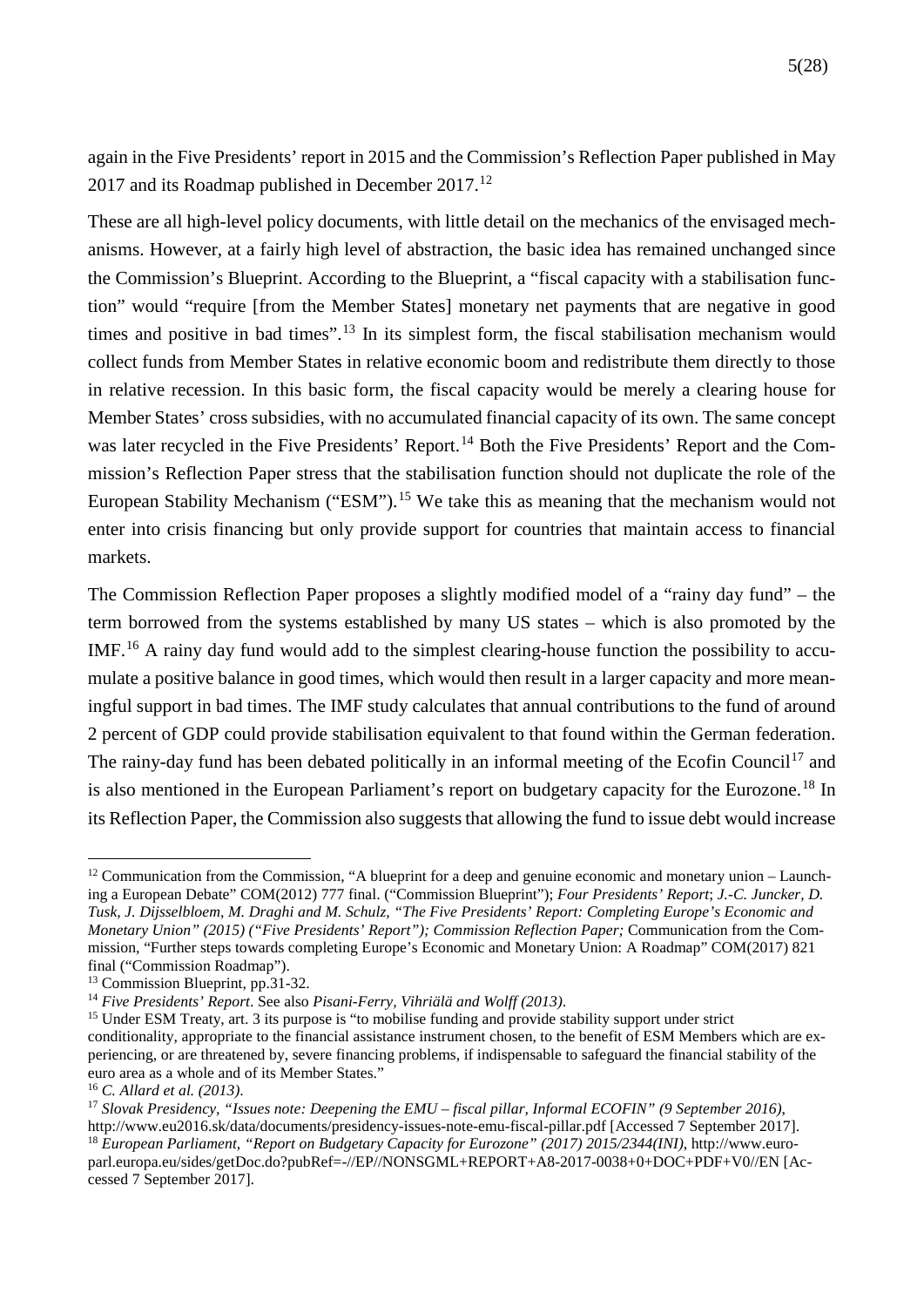its capacity to provide support in bad times.<sup>[19](#page-7-0)</sup> The question of what would back up that debt (the EU or the Member States, pro rata or jointly) is not raised, but is obviously of fundamental importance.

A third variant of the fiscal stabilisation mechanism embeds risk sharing into the provision of a cyclically sensitive public good, usually unemployment insurance. In its most ambitious form, this variant would entail a full-fledged EU unemployment insurance system to complement the national systems.[20](#page-7-1) More often, what is envisaged is a system of cross-subsidisation between national unemployment insurance funds, where national systems with cyclically low unemployment would subsidise those with cyclically high unemployment.<sup>[21](#page-7-2)</sup> The Commission Reflection Paper calls this variant a European Unemployment Reinsurance Scheme. The Commission also notes that the scheme would likely require further convergence of labour market policies and characteristics.

Finally, the Commission Reflection Paper suggests that the stabilisation function could take the form of an investment protection scheme. The Commission refers to the well-known fact that in economic downturns, public investments are typically the first to face significant cuts. According to the Commission, "with the protection scheme, which could be in the form of a financial instrument, invest-ment projects could still be continued."<sup>[22](#page-7-3)</sup> There are no further explanations as to how the investment protection scheme would work or how exactly it would incentivise Member States not to cut public investment during recessions.

While these policy proposals themselves have been general and vague, they have been fleshed out in more detail in a number of academic proposals. When read together, these proposals emphasise certain shared key features, providing hints of how such a system could operate. In particular, three such key features seem to be part of most proposals.

<span id="page-7-1"></span><sup>20</sup> L. Andor, "Social dimension of the Economic and Monetary Union: what lessons to draw from the European elec*tions?" (13 June 2014) Lecture at Hertie School of Governance, Berlin*, http://europa.eu/rapid/press-release\_SPEECH-14-455\_en.htm [Accessed 7 September 2017]; *L. Andor, "Basic European unemployment insurance: Countering divergences within the Economic and Monetary Union" (29 September 2014) Speech at Vienna University of Economics and Business, Vienna*, http://europa.eu/rapid/press-release\_SPEECH-14-635\_en.htm [Accessed 7 September 2017]. <sup>21</sup> M. Beblavý, D. Gros and I. Maselli, "Reinsurance of National Unemployment Benefit Schemes", CEPS Working Doc*ument No. 401 (2015)*, http://www.ceps.eu/system/files/wd401.pdf [Accessed 7 September 2017]; *M. Dolls, C. Fuest, D. Neumann and A. Peichl, "An Unemployment Insurance Scheme for the Euro Area", ZEW Discussion Paper No. 14-095 (2014)*, https://www.ecb.europa.eu/pub/conferences/shared/pdf/20161110\_fiscal\_policy/paper\_6.pdf [Accessed 7 Sep-

<span id="page-7-0"></span> $19$  Despite art.310(4) TFEU, the EU budget is already used as collateral for issuing a limited quantity of debt, backed up by the right of EU to call on own resources from the Member States, up to a ceiling, proportionally to their GNI. See Council Regulation (EU) No. 407/2010 establishing a European financial stabilisation mechanism as amended by Council regulation (EU) 2015/1360 [2010] OJ L118/1. The EU budget includes a budget line for the purpose of guaranteeing EU loans raised under the EFSM. The volume of outstanding loans or credit lines is limited to the available margin between EU payment appropriations and the own resources ceiling of the budget, presently set at 1.20% of EU GNI. At the time of its establishment, the maximum capacity of the EFSM was estimated at  $\epsilon$ 60 bn. Communication on the European Financial Stabilisation Mechanism, COM(2010) 713 final, pp.3-4. See also Council Regulation (EC) No. 332/2002 establishing a facility providing medium-term financial assistance for Member States' balances of payments [2002] OJ L53/1.

<span id="page-7-2"></span>tember 2017]

<span id="page-7-3"></span><sup>22</sup> *Commission Reflection Paper, p.30.*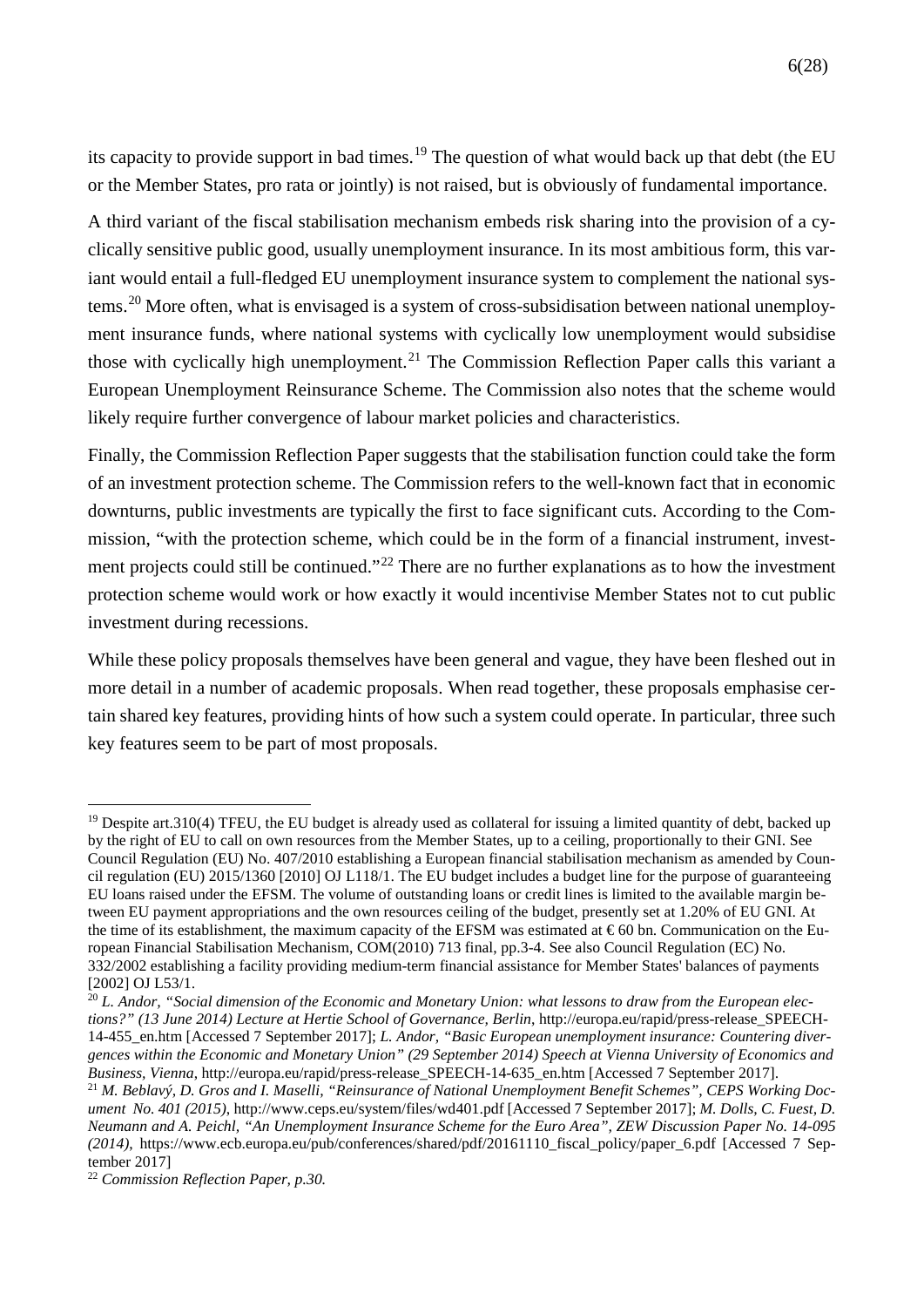The first key feature is a *focus on cyclical rather than structural shocks*. This was made clear already in the Four Presidents' Report: "Over time, each euro area country, as it moves along its economic cycle, would in turn be a net recipient and a net contributor of the scheme." Further, the Report stresses that the system should not be conceived as income equalisation tool.<sup>[23](#page-8-0)</sup> Therefore, whether or not a Member State in severe economic difficulties would be eligible to benefit from financial support would depend on whether the difficulties are deemed to be temporary (eligible), or permanent (not eligible). Apart from being somewhat counterintuitive, this feature may create some political vulnerabilities, which we will return to later.

The second key feature, part of nearly all proposals, [24](#page-8-1) is the *avoidance of "permanent transfers"*. This is widely seen as a political imperative, arising primarily from the recognised limits to European solidarity, but has also a legal dimension, related to the no-bailout clause of art.125 TFEU. What exactly constitutes a permanent transfer is usually left undefined, perhaps in the belief that the concept is self-explanatory. In reality, however, its exact meaning is far from clear. In its weakest form, the absence of permanent transfers could mean that the net contribution of each country from the mechanism should *ex ante* be zero, while *ex post*, once the diverging economic fortunes have been revealed, some countries could end up net contributors while others would be net beneficiaries. This would be essentially a classical insurance policy, where the unlucky receive permanent transfers from the lucky. A slightly stronger requirement would be that the composition of net recipients and net contributors ought to change over time, with no country remaining permanently in one category.<sup>[25](#page-8-2)</sup> In an even stronger form, it could mean that, over a sufficiently long horizon, even the *ex post transfers* should be zero, i.e. the cumulative net payments converge to zero. Any net drawings from the system would accumulate a negative balance that would later need to be paid back with interest.<sup>[26](#page-8-3)</sup> Under this interpretation, the system would not be in the business of providing insurance but rather – presumably interest-bearing – loans. The exact definition of avoidance of permanent transfers has important implications on the stabilising properties and indeed on the usefulness of the whole system.

The final key feature is the *strict conditionality of access*. The Five Presidents' Report suggests that the right to benefit from the stabilisation function should be "tightly linked to compliance with the broad EU governance framework and to progress in converging towards... common standards".<sup>[27](#page-8-4)</sup> Similarly, in its report, the European Parliament sees that full access to the fiscal capacity should be

<span id="page-8-0"></span> <sup>23</sup> *Four Presidents' Report, p.12*.

<span id="page-8-1"></span><sup>24</sup> Commission Blueprint, p.32; *Five Presidents' Report; Slovak Presidency, "Issues note: Deepening the EMU – fiscal pillar, Informal ECOFIN" (9 September 2016)* final at 32; *European*, *Parliament, "Report on Budgetary Capacity for Eurozone" (2017) 2015/2344(INI)*.

<span id="page-8-2"></span><sup>25</sup> The proposal by Dolls et al. seems to fall into this category. *M. Dolls, C. Fuest, F. Heinemann and A. Peichl, "Reconciling Insurance with Market Discipline: a Blueprint for a European Fiscal Union" (2016) 62 CESifo Economic Studies 210*.

<span id="page-8-3"></span><sup>26</sup> For a fully specified model of this type, see *H. Oksanen, "Smoothing Asymmetric Shocks vs. Redistribution in the Euro Area: A Simple Proposal for Dealing with Mistrust in the Euro Area", CESifo Working Paper No. 5817 (2016),*  https://www.cesifo-group.de/DocDL/cesifo1\_wp5817.pdf [Accessed 7 September 2017].

<span id="page-8-4"></span><sup>27</sup> *Five Presidents' Report, p.15*.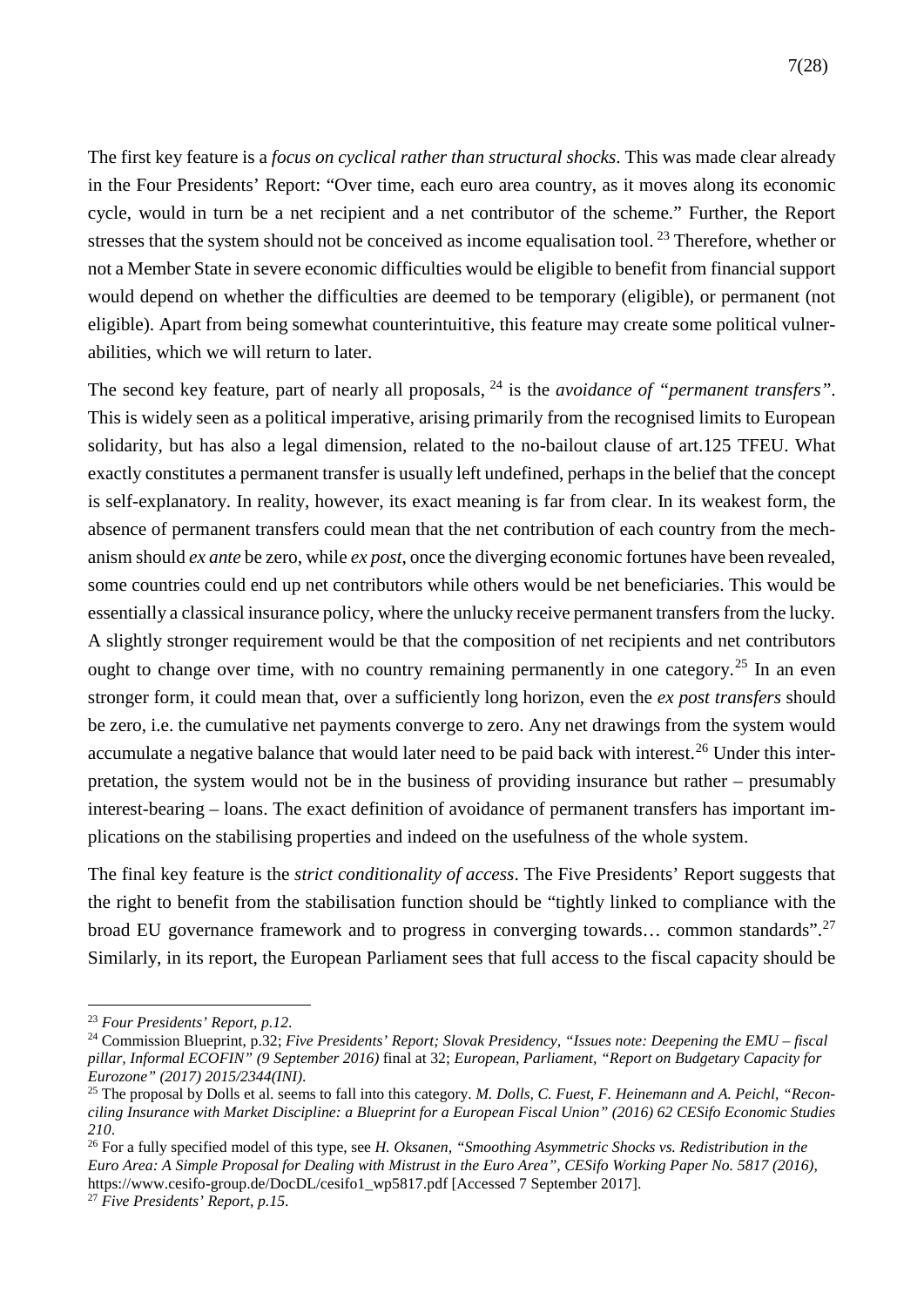conditional on observance of a "convergence code", a broad set of mutually agreed macroeconomic policies. According to the Commission Reflection Paper "access to the stabilisation function should be strictly conditional on clear criteria and continuous sound policies, in particular those leading to more convergence within the euro area. Compliance with EU fiscal rules and the broader economic surveillance framework should be part of this." A country's access to the mechanism would thus be conditional on compliance under the Stability and Growth Pact (SGP) and the Macroeconomic Imbalances Process (MIP), and possibly the "agreed standards" set up under the "more binding convergence process" proposed by the Reflection Paper. Although it is not stated explicitly, we assume that this suspension would only concern the benefit side of the system, and that a transgressing Member State would still be expected to contribute to the system. In its December 2017 package, the Commission maintains all these basic elements and indicates a preference towards the investment protection scheme.[28](#page-9-0) In addition, the Commission seems to raise the possibility of making participation in the stabilisation function voluntary for Member States. Beyond that, there is little in terms of new detail. A fully fleshed-out proposal is promised for 2018.

Such plans, should they come to fruition, would bring substantial changes to the way public money flows within the EU as well as new forms of interference by the EU in matters under Member State competence, and thus they raise important questions of democratic accountability and legitimacy of decision-making. Yet such issues have attracted very limited attention in these proposals. The Blueprint envisages the "progressive pooling of sovereignty and thus responsibility as well as solidarity competencies to the European level".[29](#page-9-1) Since then, the matter has received little attention. To the extent concepts such as sovereignty, competence, democratic accountability or legitimacy are discussed at all, their handling has been perfunctory.

Proposals involve stronger engagement of the European Parliament, and to a more limited extent, national parliaments in EU-level debates but without granting them formal decision-making powers. The Commission Reflection Paper follows the same tradition and treats the accountability challenges mainly as caused by the mixed institutional architecture of the EMU, which includes a number of intergovernmental bodies and practices, and results in multiple and complex "checks and balances". The Commission also notes that issues relating to the common interest of the euro area are not sufficiently represented in public debate and decision-making. Addressing these problems would require equipping the European Parliament and national parliaments "with sufficient powers of oversight, following the principle of accountability at the level where decisions are taken". In addition, the regular dialogue between the Commission and the European Parliament could be formalised by the two institutions and extended to the Eurogroup, and translated into (yet another intergovernmental) agreement on the democratic accountability of the euro area, to be later integrated into the EU Treaties.

<span id="page-9-0"></span><sup>&</sup>lt;sup>28</sup> Commission Roadmap; Communication from the Commission, "New Budgetary Instruments for a Stable Euro Area within the Union Framework" COM(2017) 822 final.

<span id="page-9-1"></span><sup>29</sup> Commission Blueprint, p.12.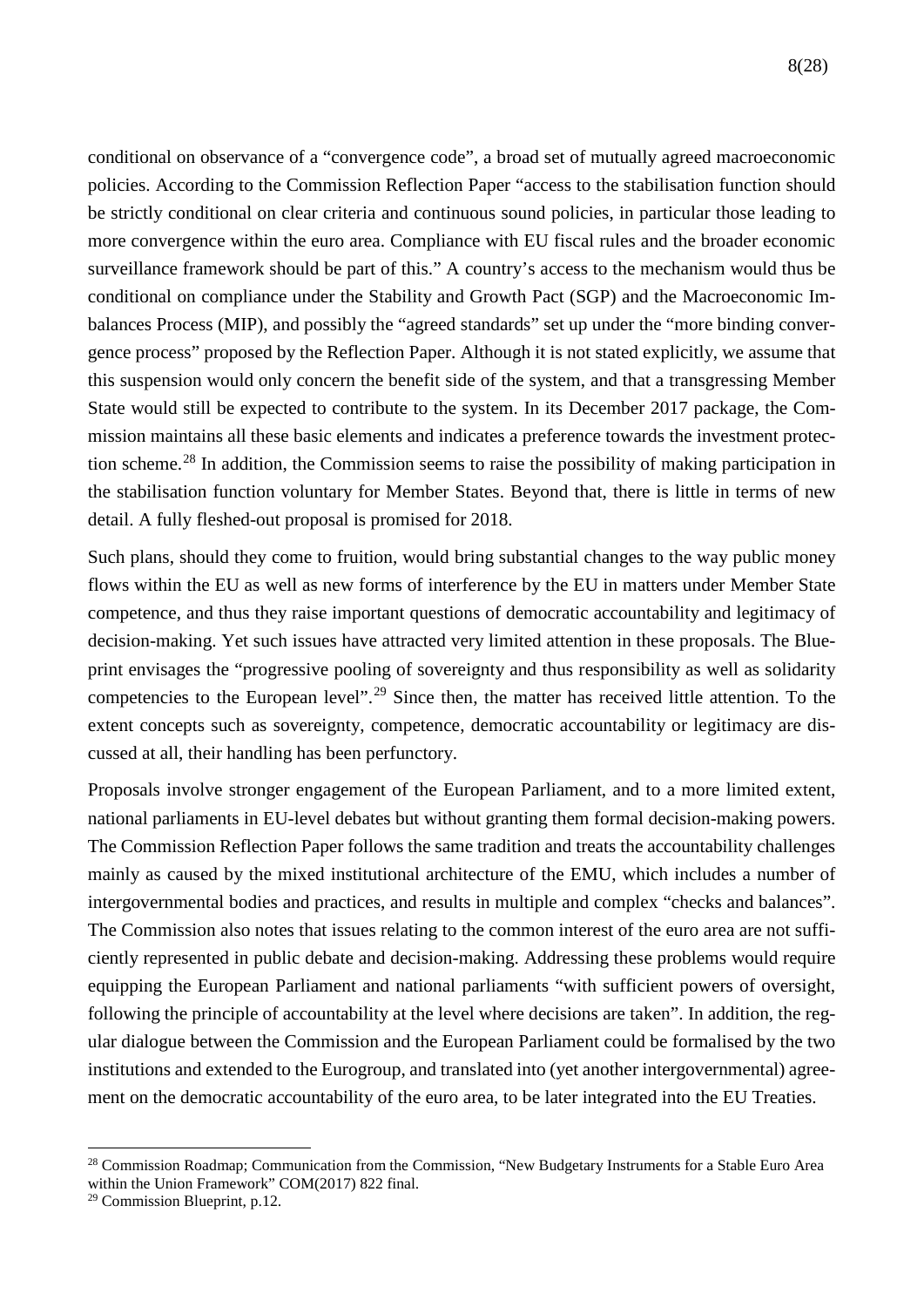Before analysing further the EU's capacity to operate fiscal stabilisation mechanisms of nature proposed, it is instructive to remind ourselves of the vehicles the EU already possesses and consider their potential for countercyclical purposes. The obvious candidate is the EU budget, which is already highly redistributive and involves sizeable permanent transfers. As to its cyclical properties, the EU budget is, if anything, procyclical,  $30$  as a significant part of its expenditure is tied to the co-financing of public infrastructure projects, an activity which is inherently cyclical. The Commission Reflection Paper in fact suggests, though in a half-hearted manner, to consider ways to strengthen the stabilisation features of the EU budget already by 2019, but notes that due to its small size, "the overall macroeconomic stabilisation properties of such an approach remain limited".<sup>[31](#page-10-1)</sup>

It is true that the EU budget is small relative to the federal budgets of mature federations. Yet, had the will been there to make the revenue and the expenditure sides of the EU budget as responsive to the economic cycle as possible, it could still be making a significant contribution to fiscal stabilisation. The reality is that no real attempt has ever been made to adapt the EU budget to that purpose. Its purposes are elsewhere, mainly in compensating the perceived asymmetric benefits that different countries draw from the single market. Considering its size, it is actually remarkably effective at this job.<sup>[32](#page-10-2)</sup> If the Member States wished to improve the countercyclicality of the EU, the simplest way to proceed would be on the revenue side, by linking Member States' contributions to a cyclical revenue base such as the corporate tax or progressive income tax.<sup>[33](#page-10-3)</sup>

Politically, touching the EU budget is generally considered a no-go.*[34](#page-10-4)* In EU budget negotiations, Member States' success is measured by changes in net contributions at the national level, not by the contribution to the common good or to stabilising asymmetric shocks. The power of inertia is immense since, in the absence of agreement, the *status quo* will prevail. Though the political obstacles to working through the EU budget are formidable, there may be some positive momentum building, as Brexit will force the reopening of some of its key elements. And in any case, one must ask, why would the political forces that lead to the calcification of the EU budget be any less powerful in the case of a newly established fiscal capacity?

<sup>&</sup>lt;sup>30</sup> J. Rodden and E. Wibbels, "Fiscal decentralization and the business cycle: an empirical study of seven federations" (2010) 22 Economics & Politics 37.

<span id="page-10-1"></span><span id="page-10-0"></span> $31$  The Reflection Paper also mentions the creation of a separate euro area budget, which "could ensure broader objectives, covering both convergence and stabilisation, and would need a stable revenue stream". The visions of the French President Emmanuel Macron also include plans for a new euro budget, see e.g. *A. Rettman, "Macron calls for powerful eurozone budget" (31 August 2017), EUobserver*, https://euobserver.com/economic/138841 [Accessed 7 September

<sup>2017].&</sup>lt;br><sup>32</sup> Many small EU countries receive annually 3-4 percent of their GDP in net transfers from the EU, a figure that compares well among federations with much bigger federal budgets.<br><sup>33</sup> Rodden and Wibbels (2010).

<span id="page-10-2"></span>

<span id="page-10-4"></span><span id="page-10-3"></span><sup>&</sup>lt;sup>34</sup> High Level Group on Own Resources, "Future Financing of the EU" (2016), http://ec.europa.eu/budget/mff/hlgor/library/reports-communication/hlgor-report\_20170104.pdf [Accessed 7 September 2017]. <sup>35</sup> *Five Presidents' Report, p.14*.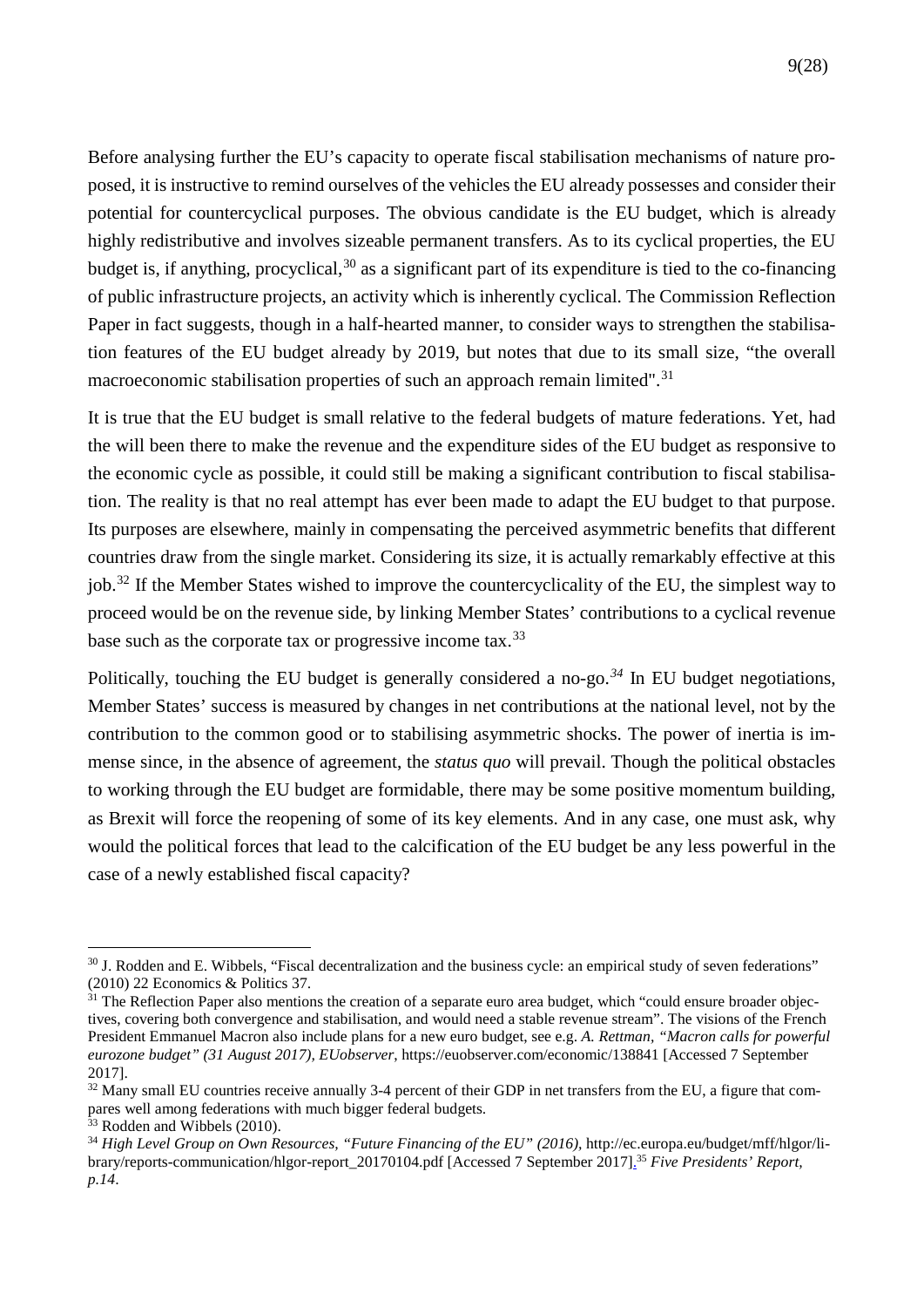### **3. Fiscal risk sharing in mature federations**

The discussion about a Fiscal Union seems to be predicated on an assumption that, in mature monetary unions, most of which are federations, the central government plays an important role in counteracting state-level asymmetric shocks. The Five Presidents' Report claims rather boldly that "all mature Monetary Unions have put in place a common macroeconomic stabilisation function to better deal with shocks that cannot be managed at the national level alone".<sup>[35](#page-11-0)</sup> Beyond this general statement – which is not justified or elaborated – the European discussion makes very little use of experiences by others. One could of course argue that the *sui generis* nature of EMU reduces the value of experiences elsewhere. But while all monetary unions / federations are *sui generis*, each in their own way, the questions of fiscal federalism, to which the issue at hand belongs, and their relation to democratic processes are very much shared.

From that viewpoint, it is not easy to identify within existing federal fiscal structures elements that are aimed at the particular purpose of stabilising asymmetric fluctuations at state level. What generally exists is a federal budget that performs various public functions, some of which may provide varying degrees of state-level stabilisation, while others are actually procyclical. Virtually all federations subsidise sub-central expenditure in programs that the federal level considers worthy. In addition, many federations provide "solidarity" through equalisation payments that seek to even out, on a permanent basis, part of the differences in states' capacity to provide public services to their citizens. The extent and modalities of such systems vary considerably.<sup>[36](#page-11-1)</sup> Over the next few pages, we provide a brief overview of such fiscal arrangements in five established federations, Australia, Canada, Germany, Switzerland and the United States. We concentrate in particular on the nature of their federal transfer systems, their performance in countering state-level asymmetric shocks, and on the possible preconditions for state access to these transfers.

Perhaps the best example of something close to a fiscal stabilisation function can be found in Aus-tralia. There the federal government's dominant role in taxation<sup>[37](#page-11-2)</sup> has resulted in a significant vertical fiscal imbalance between the federal level and the states, making the Australian states heavily reliant on federal funding to carry out their responsibilities.<sup>[38](#page-11-3)</sup> To counteract this, Australia has developed a system of federal grants which comprise of "tied" grants, to be spent on functions or projects specified by the Commonwealth, and a complicated system of "untied" equalisation payments (Horizontal Fiscal Equalization ("HFE")) "*for the purpose of making it possible for the State, by reasonable effort,* 

<span id="page-11-0"></span> <sup>35</sup> *Five Presidents' Report, p.14*.

<span id="page-11-1"></span><sup>36</sup> *R.L. Watts, Comparing Federal Systems (Montreal: McGill-Queen's University Press, 2008)*, *pp.108-109*.

<span id="page-11-2"></span><sup>37</sup> See eg *J.P. Smith, "Taxing Popularity: The Story of Taxation in Australia" (2004) Australian Tax Research Foundation Research Study No. 43, pp.74-76.*<br><sup>38</sup> See eg A. Twomey, "Reforming Australia's Federal System" (2008) 36 Federal Law Review 57, 65.

<span id="page-11-3"></span>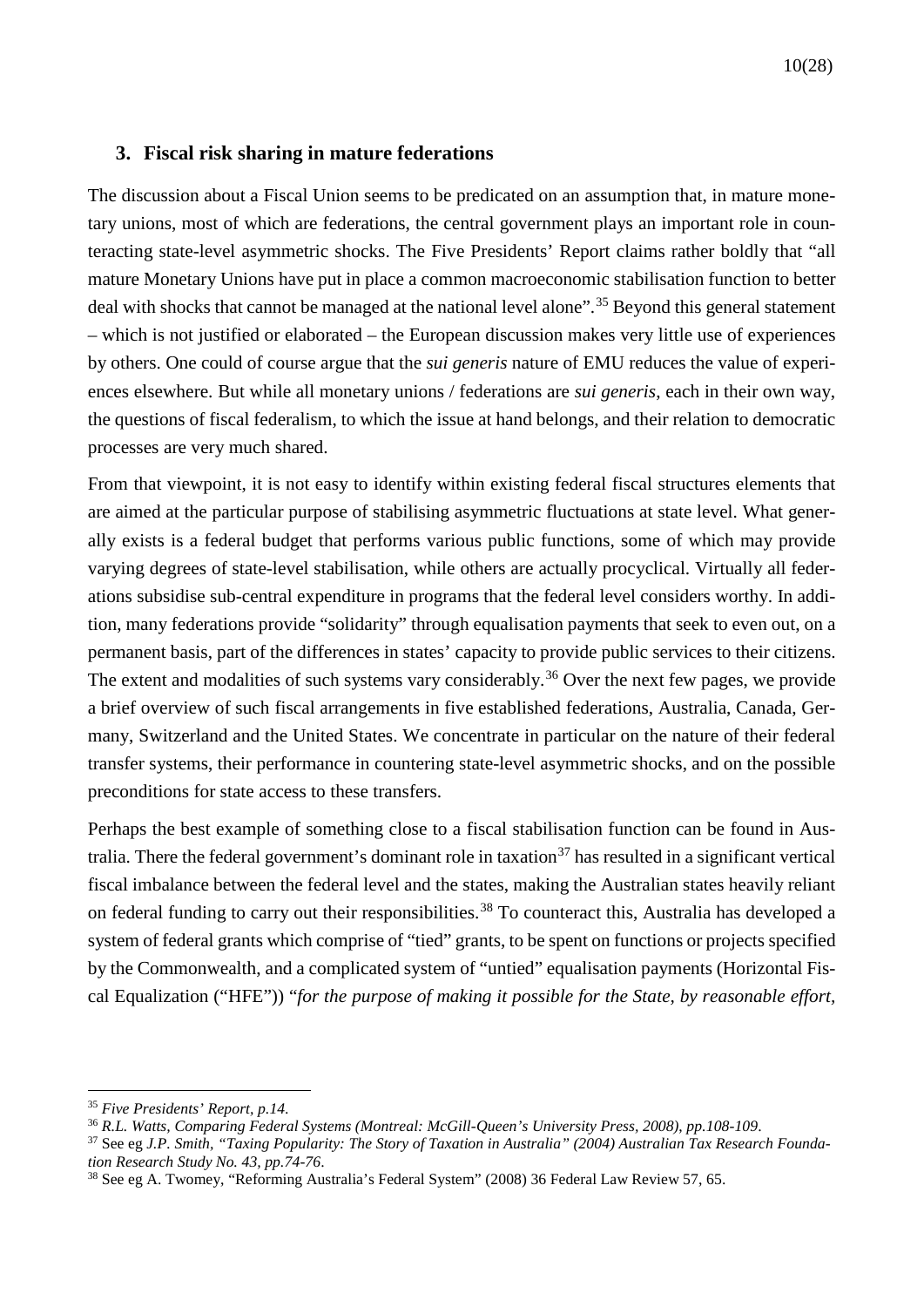*to function at a standard not appreciably below the standards of other States*".[39](#page-12-0) Both the tied grants and the HFE are meant to rebalance structural differences between states, not cyclical fluctuations, but there is some evidence that the system as a whole may actually also provide very modest smooth-ing of state-level asymmetric shocks.<sup>[40](#page-12-1)</sup> Beyond the earmarking of the tied grants, there is no conditionality attached to federal grants in Australia.

Canada has a fairly complex system of transfers from the federal to the provincial level. The bulk of the transfers consists of programs earmarked for health and social spending, available to all provinces.[41](#page-12-2) Beyond these earmarked transfers, the Canadian Constitution Act 1982 also provides for equalisation payments "*to ensure that provincial governments have sufficient revenues to provide reasonably comparable levels of public services at reasonably comparable levels of taxation.*"[42](#page-12-3) These payments are administered by a politically divisive formula, which in 2013-14 identified six out of the ten provinces as eligible recipients.<sup>[43](#page-12-4)</sup> Apart from the process of earmarking itself, the federal transfers do not contain further conditionality relating to the use of these funds. As in Australia, the aim of the transfers is structural, not cyclical, but unlike in Australia, the Canadian system does exactly what it intends to do and no more. Empirical research shows that, if anything, instead of smoothing state-level asymmetric shocks, the Canadian system of federal transfers seems to accentuate them.[44](#page-12-5)

Germany is a unique case in terms of the very high share of joint taxes that is a defining characteristic of its federal fiscal system.[45](#page-12-6) More than two thirds of the total tax revenues in Germany are collected jointly and then divided between the federal government and the state and local governments. The joint taxes include the VAT, the personal income tax, and the corporate tax. These revenues are allocated to the states in a multi-stage equalisation process, based on art.107 of the German constitution (*Grundgesetz*). In the first instance, each state receives a share of the income tax and corporate tax accrued within the state and its per-capita share of the VAT. In the next step, there is a series of horizontal equalisation payments from the well-off states to the poorer states, which eliminate some

<span id="page-12-0"></span> <sup>39</sup> Section 5(1) of the Commonwealth Grants Commission Act 1973. On this, see *S. Kirchner, "Lessons from the Australian Experience" in J. Clemens and N. Veldhius (eds), Federalism and Fiscal Transfers: Essays on Australia, Germany, Switzerland, and the United States (Fraser Institute, 2013)*, https://www.fraserinstitute.org/sites/default/files/federalism-and-fiscal-transfers-rev.pdf [Accessed 7 September 2017]. Also see L. Finlay, "The Power of the Purse: An Examination of Fiscal Federalism in Australia" (2012) 24 Journal of Constitutional History 81; I. McLean, "Fiscal Fed-

<span id="page-12-2"></span><span id="page-12-1"></span><sup>&</sup>lt;sup>40</sup> Rodden and Wibbels (2010).<br><sup>41</sup> See e.g. *Canadian Department of Finance, "Federal Support to Provinces and Territories" (2016),* https://www.fin.gc.ca/access/fedprov-eng.asp [Accessed 7 September 2017]. Although, as noted elsewhere, grants given by the federal government to the provinces tend to be so general as to be unconditional. *Watts (2008)*, *p.106*. 42 Canadian Constitution Act 1982, s.36(2).

<span id="page-12-4"></span><span id="page-12-3"></span><sup>43</sup> *J. Clemens and N. Veldhius, "Federalism and Fiscal Transfers in Canada" in Clemens and Veldhius (2013), p.16*.

<span id="page-12-6"></span><span id="page-12-5"></span><sup>&</sup>lt;sup>44</sup> Rodden and Wibbels (2010).<br><sup>45</sup> *German Ministry of Finance, "The Federal Financial Equalisation System in Germany"*, https://www.bundesfinanzministerium.de/Content/DE/Standardartikel/Themen/Oeffentliche\_Finanzen/Foederale\_Finanzbeziehungen/Laenderfinanzausgleich/Eng-Der-Bundesstaatliche-FAG.pdf?\_\_blob=publicationFile&v=1 [Accessed 7 September 2017].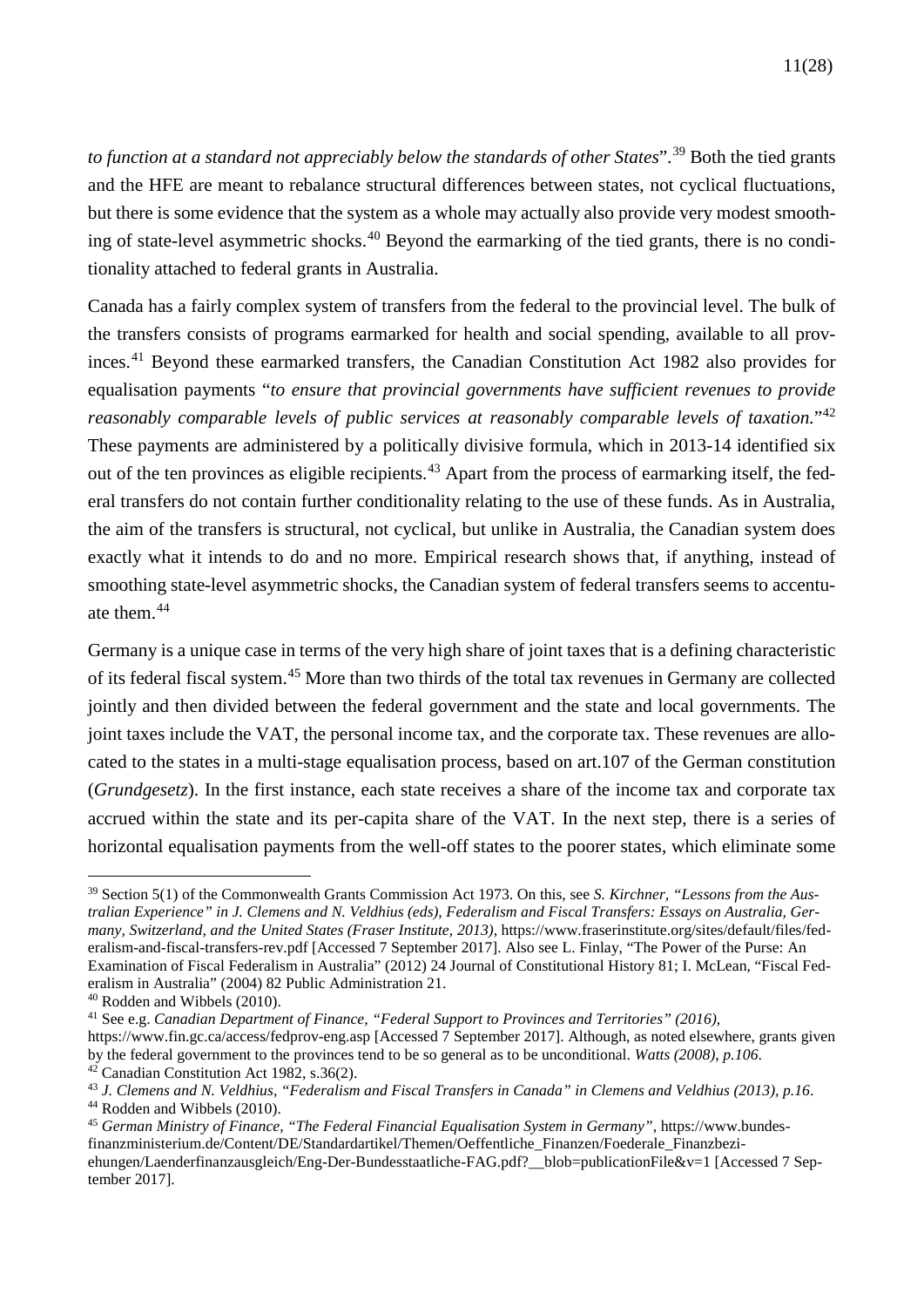three quarters of the per-capita differences in tax revenues. The final stage is vertical supplementary grants from the federal government to the states whose per-capita tax revenues still remain below the national average or which otherwise face special circumstances. Like in Canada, these grants come with no conditionality attached. The final outcome of this process is an almost full elimination of tax revenue differences among the states.[46](#page-13-0)

The way the German equalisation system ties the federal grants to states to the outcome of the revenue equalisation process makes it somewhat difficult to make a clean distinction between revenue equalisation and grants, and to assess their relative roles in smoothing shocks. However, to the extent such a distinction can be made, the empirical results do not find that German federal grants contribute to smoothing state-level asymmetric shocks.<sup>[47](#page-13-1)</sup>

The defining feature of the US federal system is a strong presumption of state fiscal sovereignty.<sup>[48](#page-13-2)</sup> As a rule, the federal government does not interfere with state-level fiscal decisions and does not seek to regulate their fiscal debt or deficit. There is no obligation for the federal level to support states in difficulties, and there is no system of federal equalisation grants to reduce fiscal disparities between the states or to smooth their economic fluctuations.<sup>[49](#page-13-3)</sup> However, the federal government does provide substantial amounts of specific-purpose grants to states out of the general federal coffers.<sup>[50](#page-13-4)</sup> These grants may come with conditions attached, but the nature of the conditionality is constrained by the jurisprudence of the US Supreme Court, according to which the conditions imposed must be clear and reasonably related to the purpose of the expenditure.<sup>[51](#page-13-5)</sup>

Most studies find that, rather than smoothing state-level asymmetric fluctuations, federal direct spending (including grants and transfer programs) is, if anything, procyclical. On the other hand, these studies find a very significant smoothing from the revenue side, where the federal tax system is found to compensate for 25-36 percent of a fall in state income.<sup>[52](#page-13-6)</sup> In contrast, Alcidi and Thirion find

<span id="page-13-3"></span><sup>49</sup> *T. Virkola, "Fiscal Federalism in Four Federal Countries", ETLA Reports No. 3 (2014), p.35*,

<span id="page-13-0"></span><sup>&</sup>lt;sup>46</sup> As an example, before equalisation payments, the per-capita tax revenues in the State of Hessen are about three times higher than in Mecklenburg-Vorpommern. After equalisation payments, this difference shrinks to roughly 8 %. *C.B. Blankart, "Federal Transfer Programs in Germany" in Clemens and Veldhius (2013), p.60*. <sup>47</sup> Rodden and Wibbels (2010).

<span id="page-13-1"></span>

<span id="page-13-2"></span><sup>48</sup> C*.R. Henning and M. Kessler "Fiscal Federalism: US History for Architects of Europe's Fiscal Union", Peterson Institute for International Economics Working Paper Series WP 12-1 (2012), p.15*. K.J. Stark, "Rich States, Poor States: Assessing the Design and Effect of a U.S. Fiscal Equalization Regime" (2011) 63 Tax Law Review 957.

https://www.etla.fi/wp-content/uploads/ETLA-Raportit-Reports-38.pdf [Accessed 7 September 2017]. 50 The 2016 Catalogue of Federal Domestic Assistance contains more than 3300 pages. *J.F. Kirkegaard, "Study: Eco-*

<span id="page-13-4"></span>*nomic Governance Structures in the United States" (2015), p.6, http://www.europarl.europa.eu/Reg-*

Data/etudes/STUD/2015/542668/IPOL\_STU(2015)542668\_EN.pdf [Accessed 7 September 2017]. Regarding grants-inaid, see also C*. Edwards, "Fiscal Federalism in the United States" in Clemens and Veldhius (2013)*.

<span id="page-13-5"></span><sup>&</sup>lt;sup>51</sup> A.E. Moody, "Conditional Federal Grants: Can the Government Undercut Lobbying by Nonprofits through Conditions Places on Federal Grants?" (1996) 24 Environmental Affairs 133. The lead Supreme Court case is *Massachusetts v United States*, 435 U.S. 444, 461 (1978). See also *Ivanhoe Irrigation Dist. v. McCracken*, 357 U. S. 275, 294-296 (1958).

<span id="page-13-6"></span><sup>52</sup> *I. Malkin and D.J. Wilson, "Taxes, Transfers, and State Economic Differences" (2013)*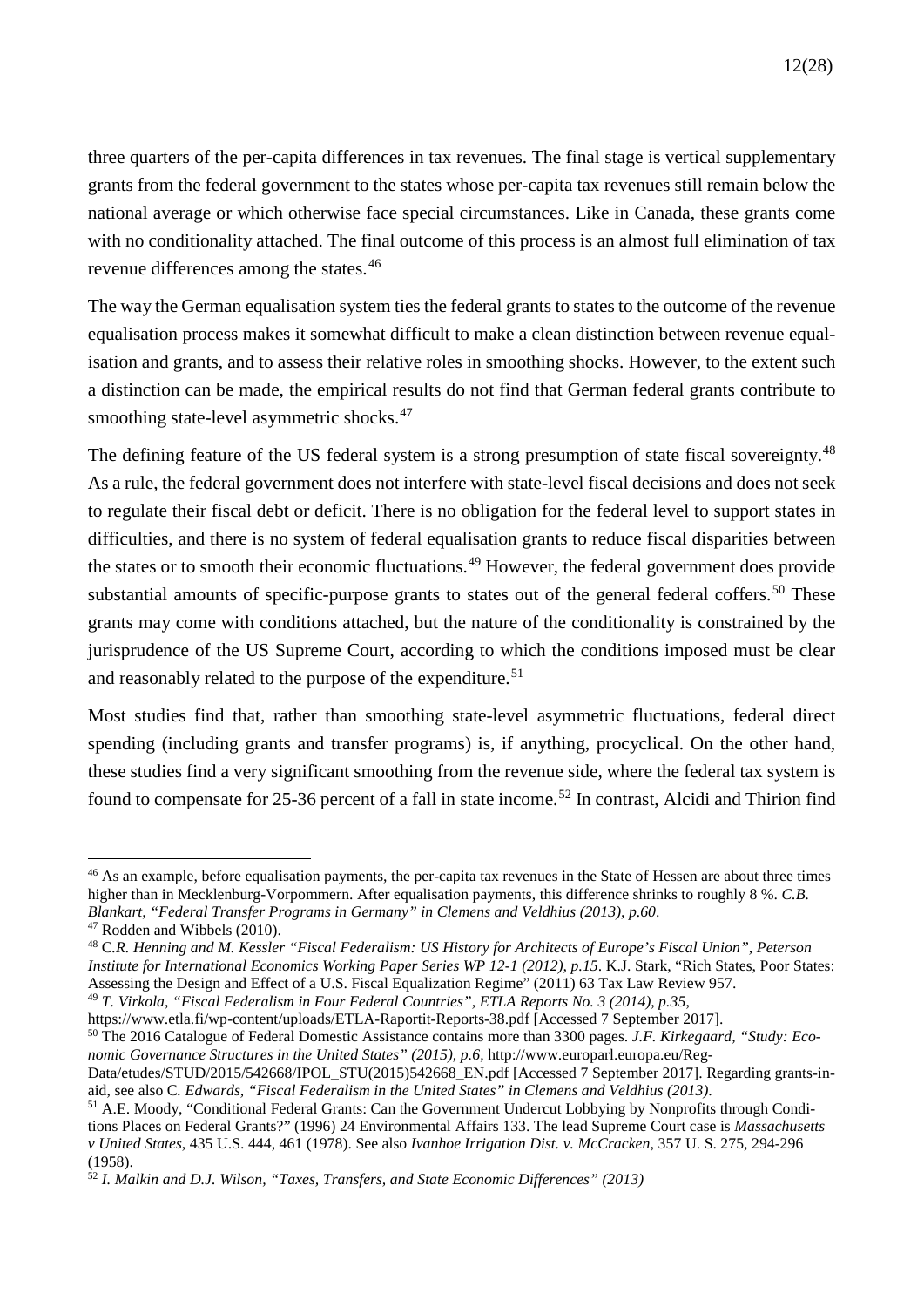much more modest total smoothing (11 percent and diminishing) by the federal budget, and a very different composition.<sup>[53](#page-14-0)</sup> According to their results, federal grants do indeed have countercyclical properties and compensate about 8 percent of state-level shocks, while the tax system plays a small countercyclical role. The federal unemployment insurance system is found to play almost no role at all. Compared to the significant cross-state private risk sharing taking place through the capital and credit markets, the combined role of all channels of fiscal risk sharing is found modest.<sup>[54](#page-14-1)</sup> Nearly all US states have rainy day funds, though, notably, these have been established and are maintained by the states themselves with no federal intervention, and they operate at the state level, with no interstate risk sharing.

Finally, Switzerland presents yet another unique (con)federal model. It shares some key features with the US, including the presumption of cantonal fiscal autonomy and no interference by the confederal government in cantonal fiscal matters.<sup>[55](#page-14-2)</sup> On the other hand, the Swiss model strikes a different balance between the federal and state levels in fiscal matters. The right of the Confederation to raise taxes is strictly circumscribed by the Swiss Constitution,<sup>[56](#page-14-3)</sup> resulting in one of the most decentralised federal systems in the world, with the federal level spending less than a third of all public expenditure – the smallest share of all major federations in the world.  $57$  In 2008, as part of a constitutional reform primarily focused on the disentangling of tasks between the Cantonal and Confederate levels,<sup>[58](#page-14-5)</sup> Switzerland introduced a new fiscal equalisation scheme. The system, which constitutes the dominant vehicle of federal grants to the Cantons, aims to bring per capita financial resources in all Cantons up to a minimum of 85 percent of the national average. About 40 percent of the equalisation takes place horizontally between the Cantons, with the remaining 60 percent being financed from the federal budget.[59](#page-14-6) In keeping with the fiscal sovereignty of the Cantons, the equalisation payments come with

<u>.</u>

*FRBSF Economic Letters 2013-36*, http://www.frbsf.org/economic-research/publications/economic-letter/2013/december/taxes-transfers-redistribution-us-federal-government-states/ [Accessed 7 September 2017]. J. Feyrer and B. Sacerdote, "How Much Would U.S. Style Fiscal Integration Buffer European Unemployment and Income Shocks? A Comparative Empirical Analysis." (2013) 103 American Economic Review 125. Rodden and Wibbels (2010).

<span id="page-14-0"></span><sup>53</sup> *C. Alcidi and G. Thirion, "Fiscal Risk Sharing and Resilience to Shocks: Lessons for the euro area from the US", CEPS Working document No 2017/07*, https://www.ceps.eu/sys-

tem/files/No%202017\_07%20CA%20and%20GT%20Fiscal%20risk-sharing%20and%20resili-

ence%20to%20shocks.pdf [Accessed 7 September 2017].

<span id="page-14-1"></span><sup>54</sup> P. Asdrubali, B.E. Sørensen and O. Yosha, "Channels for Interstate Risk sharing: United States 1963–1990" (1996) 111 The Quarterly Journal of Economics 1081.

<span id="page-14-2"></span><sup>55</sup> *G. Kirchgässner, "Fiscal Institutions at the Cantonal Level in Switzerland", University of St. Gallen Discussion Paper No. 2013-04 (2013)*, http://ux-tauri.unisg.ch/RePEc/usg/econwp/EWP-1304.pdf [Accessed 7 September 2017]. <sup>56</sup> Federal Constitution of the Swiss Confederation, arts 128-133.

<span id="page-14-5"></span><span id="page-14-4"></span><span id="page-14-3"></span><sup>57</sup> See *Watts (2008)*, *pp.102-103*. 58 *R.L. Frey and G. Wettstein, "Reform of the Swiss Fiscal Equalisation System", CESifo DICE Report 1/2008 (2008), p.22*, https://core.ac.uk/download/pdf/6631016.pdf [Accessed 7 September 2017]. 59 *Swiss Federal Department of Finance, "National fiscal equalization" (2017)*, https://www.efd.ad-

<span id="page-14-6"></span>min.ch/efd/en/home/themen/finanzpolitik/national-fiscal-equalization/fb-nationaler-finanzausgleich.html [Accessed 7 September 2017].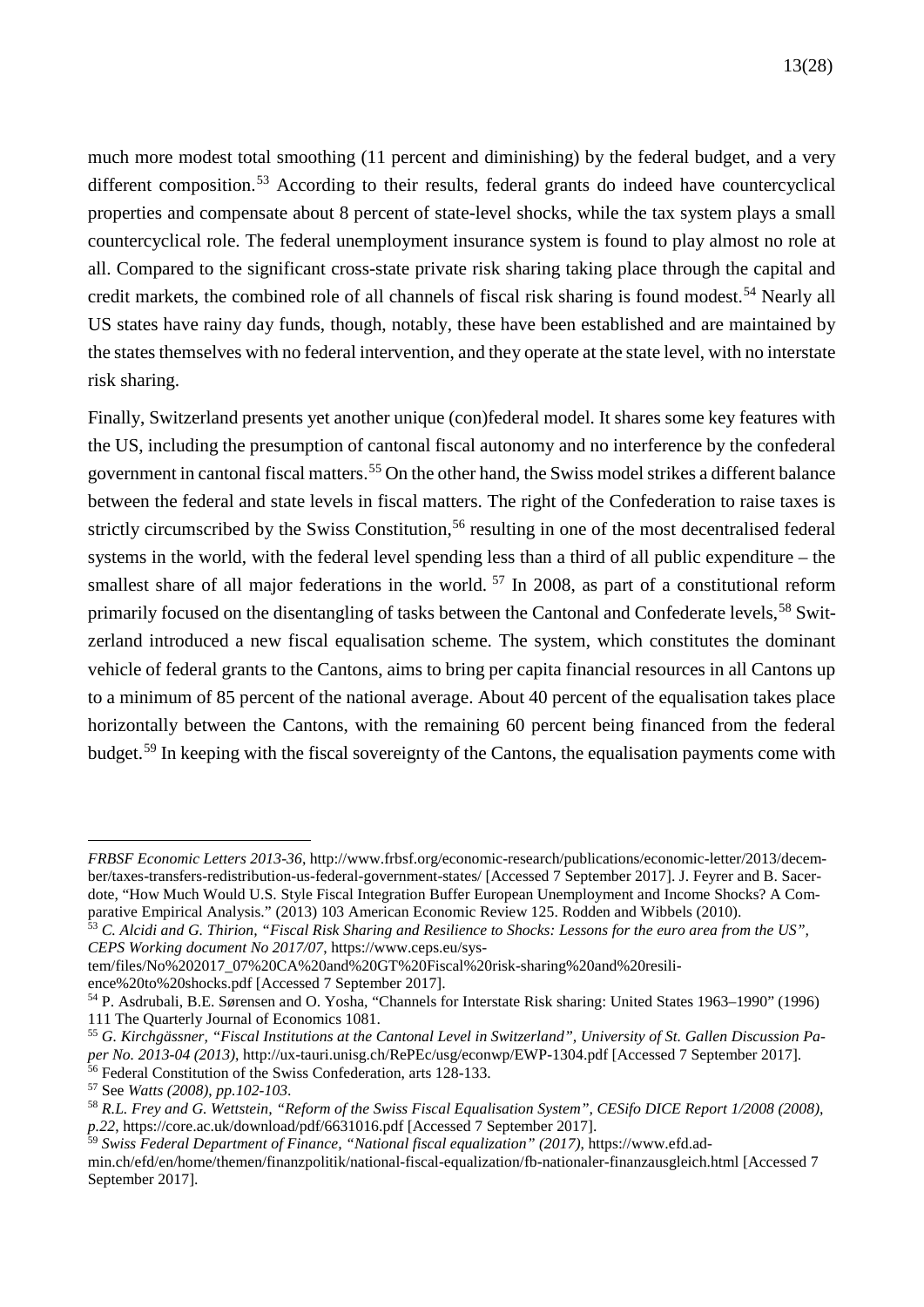no earmarking or conditions.[60](#page-15-0) While the system is too new to allow empirical assessment of its cyclical properties, it is clearly tuned for equalising structural disparities in financial strength rather than for countercyclical purposes.

This short overview of federal fiscal arrangements allows the drawing of some stylised conclusions. First, mechanisms specifically designed to smooth state-level asymmetric shocks do not generally exist in mature federations. Instead, there often exist systems to compensate for structural differences in states' fiscal capacity through federal grants or, less frequently, through horizontal transfers between states. The federal level also provides grants to subsidise some public expenditure deemed in the national interests, and runs a number of federal programs such as federal unemployment insurance or social security programs.

Second, while federal expenditure programs may operate countercyclically at the national level, there is little evidence that these systems actually stabilise state-level idiosyncratic shocks. Most empirical work on the cyclical properties of federal grants focuses on the USA and generally finds the federal expenditure side more likely to accentuate than to smooth state-level shocks. Those federal programs with an explicit countercyclical purpose and design (such as the federal unemployment insurance system) tend to be small and their effects crowded out by the more procyclical elements of the federal expenditure. The limited empirical evidence outside of the USA indicates that these conclusions hold more generally. According to an OECD study, on average of 40 percent of grants from the central government match expenditure at the sub-central level. When state investments programs are cut during a recession, the matching federal grants are cancelled as well. The study concludes that "[intergovernmental] transfer systems tend to be pro-cyclical in general and in more than half of OECD countries they tend to destabilise sub-central budgets."[61](#page-15-1)

Third, although the fiscal equalisation systems typically provide little smoothing at cyclical frequencies, they do provide substantial insurance against more permanent shocks. The equalisation payments are typically pure, permanent transfers, and there is no attempt to balance net contributions over the long term. A province in Canada or a *Land* in Germany experiencing a permanent loss of economic performance can expect, over time, to recoup a majority of the costs in equalisation transfers from the rest of the federation, and keep on benefiting as long as the damage to the economy persists. In this way, equalisation systems in many federations provide a true insurance function for the states.

<span id="page-15-0"></span> <sup>60</sup> See *P. Bessard, "Switzerland's Reformed Fiscal Equalization System: Still Substantial Room for Improvement" in Clemens and Veldhius (2013)*.

<span id="page-15-1"></span><sup>61</sup> *H. Blöchliger and B. Égert, "Fiscal Consolidation Across Government Levels - Part 3. Intergovernmental Grants, Pro- or Counter-cyclical?", OECD Economics Department Working Papers No. 1072 (2013)*, http://www.oecd-ilibrary.org/docserver/download/5k43nxqrlmtf-en.pdf?expires=1504782609&id=id&accname=guest&checksum=3DF3B20D27552728F5B95776A9828BDF [Accessed 7 September 2017].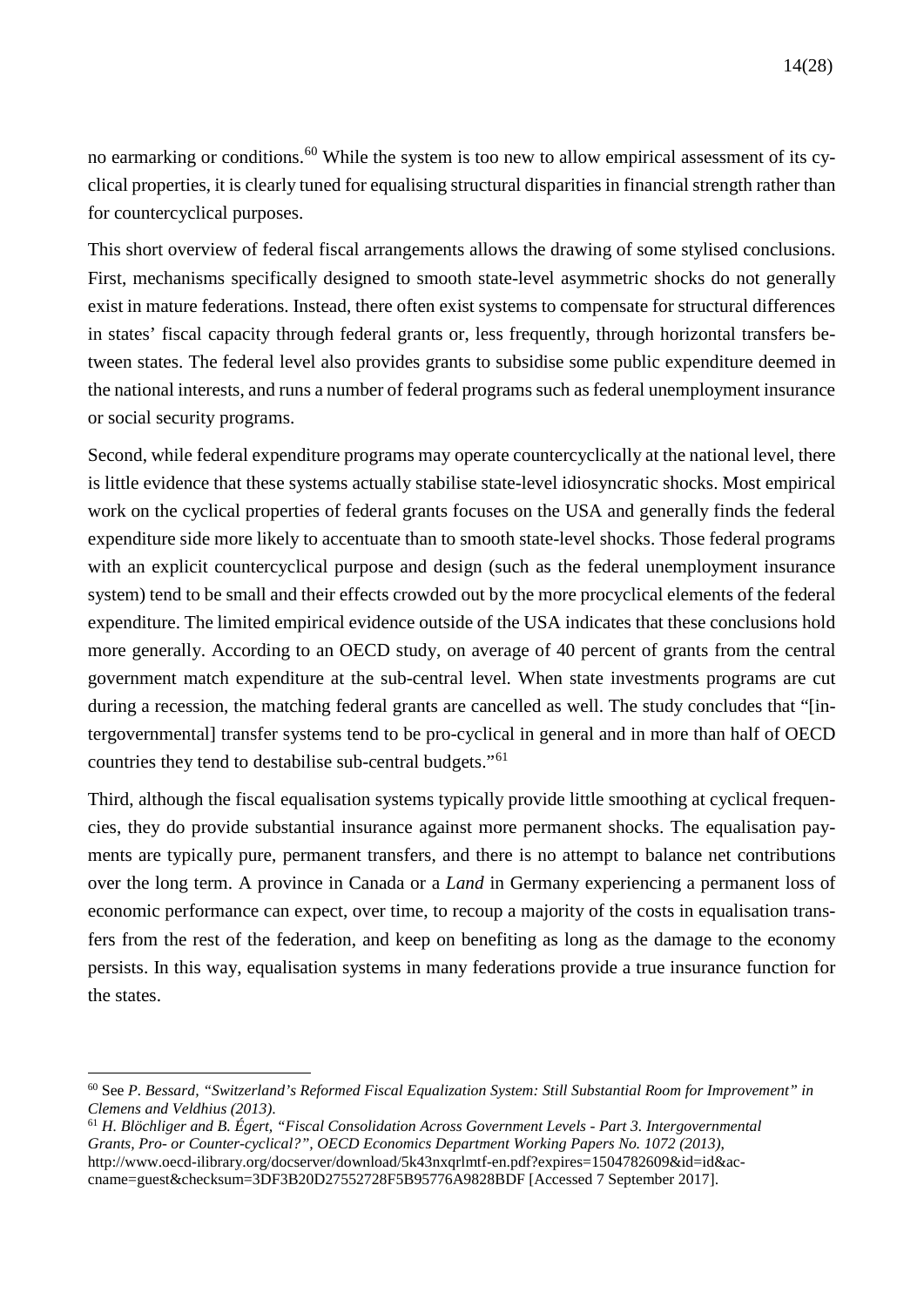Fourth, federal grants may come with earmarking or procedural provisions aimed at ensuring effective use of the funds for their intended purpose, and to achieve "political 'cleanliness', equity and fairness",[62](#page-16-0) but conditionality in *stricto sensu* is rare. In particular, we do not find a single example of macroeconomic or other broad conditionality not linked to the purpose of the funds.

Fifth, and importantly, while federal expenditure is found to provide little or no smoothing of statelevel shocks, the federal revenue side tends to perform better. Federal tax revenues raised from a state tend to be highly sensitive to the economic conditions within the state and thus provide a substantial degree of automatic stabilisation.

Finally, while the arrangements of fiscal federalism differ, a deep federal fiscal role is always supported by a high degree of political integration. Even in other highly decentralised federations (Swit-zerland) political parties maintain integrated structures.<sup>[63](#page-16-1)</sup> Non-integrated and truncated parties are only found in Canada.<sup>[64](#page-16-2)</sup> In Germany, parties are so integrated that *Land*, local and even European elections tend to be referenda about the federal government.<sup>[65](#page-16-3)</sup> Parties at the federal level generally face strong incentives to maintain integrative linkages and exercise control over the state-level parties, enhancing overall policy coherence within the party,<sup>[66](#page-16-4)</sup> through accommodating diverse regional and state level interests within the parties in order to keep ranks closed over the different orders of gov-ernment.<sup>[67](#page-16-5)</sup> Party competition is decisive for the allocation of political power at the different levels of government. Federal and party systems are intertwined, and organise both conflict and conflict resolution,[68](#page-16-6) through a continuous process of negotiations between the administrations of the two orders of government. The contrast with the shallowness of the political integration in the EU is striking. EP elections are characterised by the virtual absence of campaigning on European issues, and voters tend to see EP elections as a referendum on national political matters or as a forum for protesting against the EU in general. [69](#page-16-7)

This short overview demonstrates that the proposals for the euro area presented in section 2 are indeed *sui generis*, with no real precedent in mature federations. This does not necessarily mean they are faulty; there is a first for every step towards better governance. However, federal fiscal structures are

<span id="page-16-5"></span><sup>67</sup> *Renzsch (2001), p.22*.

<span id="page-16-0"></span> <sup>62</sup> *P.B. Spahn, "Using conditionalities in intergovernmental grants: What can be learnt from the US and EU experiences" (21 June 2012) Presentation at OECD Workshop on Effective Public Investment at Subnational Level in Times of Fiscal Constraints, Paris*, https://www.oecd.org/cfe/regional-policy/Using-conditionalities-intergovernmental-grantsppt.pdf [Accessed 7 September 2017].

<span id="page-16-1"></span><sup>63</sup> Thorlakson (2009), 170.

<span id="page-16-2"></span><sup>64</sup> L. Thorlakson, "Patterns of Party Integration, Influence and Autonomy in Seven Federations" (2009) 15 Party Politics 157, 169.

<span id="page-16-3"></span><sup>65</sup> *W. Renzsch, "Bifurcated and Integrated Parties in Parliamentary Federations: The Canadian and German Cases", Queen's University IIGR Working Paper 2001/4 (2011), p.22*,

http://www.queensu.ca/iigr/sites/webpublish.queensu.ca.iigrwww/files/files/WorkingPapers/Archive/2001/2001-4WolfgangRenzsch.pdf [Accessed 7 September 2017].

<span id="page-16-4"></span><sup>66</sup> Thorlakson (2009), 164.

<span id="page-16-6"></span><sup>68</sup> *Renzsch (2001), p.22*.

<span id="page-16-7"></span> $69$  L. Thorlakson, "Representation in the EU: multi-level challenges and new perspectives from comparative federalism" (2017) 24 Journal of European Public Policy 544, 550 and 557.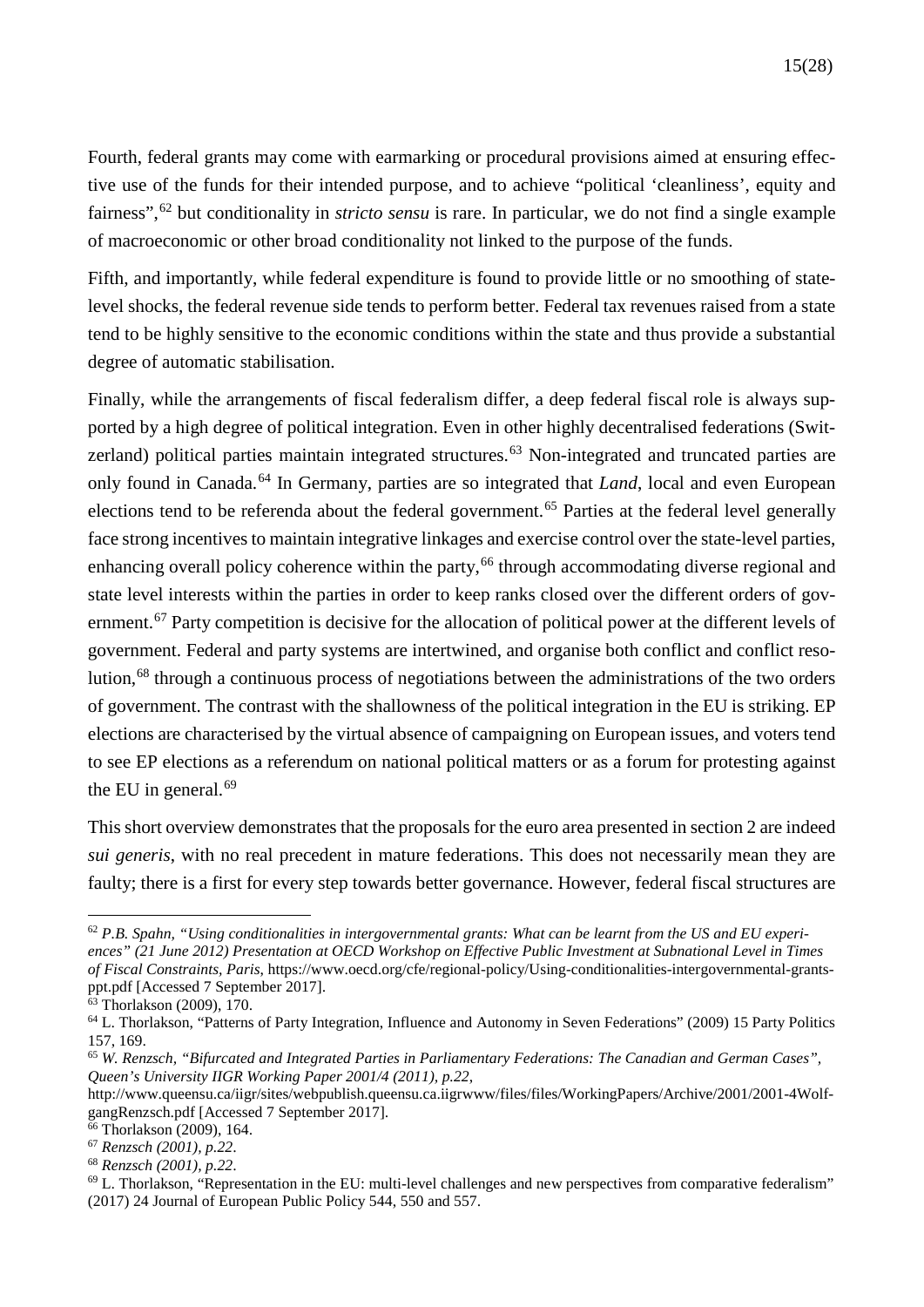not accidental, but rather among the most carefully thought out features of federal systems, the result of long and meticulous preparation and political compromise. It seems reasonable to contrast what is being proposed for the euro area with what exists elsewhere and ask whether there might be good reasons why existing federations have chosen otherwise. The obvious question is, why is there, in existing federations, neither explicit mechanisms aimed at stabilising state-level idiosyncratic shocks, nor an active debate on their potential usefulness? Granted, the federal budget, and in particular federal taxation, already performs some automatic smoothing but, as shown above, the effect is more modest than often believed. If mechanisms can be devised to do better, surely there is a case for trying. We believe the answer has much to do with the inherent political sensitivities of regional redistribution, which create challenges even in mature multi-level political structures.

To maintain peaceful intergovernmental fiscal relations, federal structures "should be based on stable, transparent, non-arbitrary, universal, and non-negotiable rules."[70](#page-17-0) Accordingly, existing federal redistributive systems, once agreed upon – after what are invariably lengthy and divisive political negotiations – are not meant to be reopened. They are permanent in nature and rely on rigid, mechanistic formulas linked to measureable variables. In contrast, a system that seeks, at least annually and perhaps more often, to reallocate funds on the basis of divergent cyclical situations in states would have to be forward looking and rely considerably on economic analysis and discretion. This would almost surely make it a venue of recurrent political battles. We suspect such a prospect may have encouraged existing federations to look elsewhere.

#### **4. The economics, law and politics of fiscal stabilisation**

To form a full picture of the feasibility and usefulness of a fiscal stabilisation mechanism, one must examine it from several separate but intertwined perspectives. One angle is economics. If implemented to perfection, would such a mechanism be helpful and meet its stated goals? What elements would contribute to or detract from its effectiveness? Another angle is law. How comfortably would it sit in the legal framework of the Union? What legal bases are available, and how do they limit the range of choices? The third angle is political science. How would the proposed mechanism relate to the degree of political integration in the EU? What limitations would real politics place upon EU decision-making bodies' ability to operate the mechanism, and what exactly are the crucial points in the event of implementation faltering? All of these angles seek to respond to the same overall question relating to enforcement: is it reasonable to presume that a mechanism could be designed and adopted that would deliver the expected results? What would need to be taken into account when sketching the mechanism?

<span id="page-17-0"></span> <sup>70</sup> *P.B. Spahn, "Decentralized Government and Macroeconomic Control", World Bank Infrastructure Note Urban No. FM-12 (1997)*, http://documents.worldbank.org/curated/en/370061468314988622/pdf/383290ove.pdf [Accessed 7 September 2017].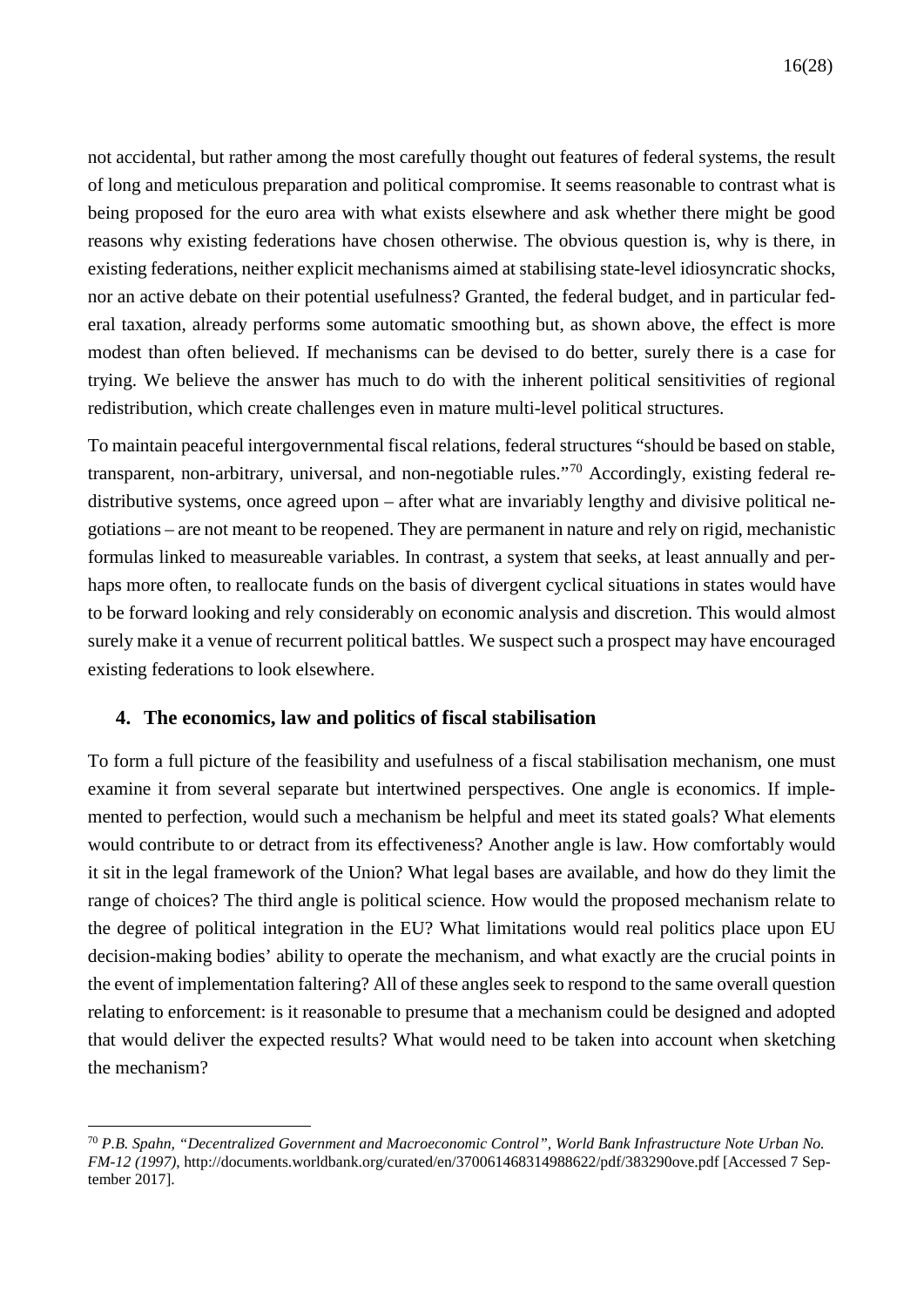The economics angle has been covered elsewhere, so we can be brief.<sup>[71](#page-18-0)</sup> There are many design possibilities for a mechanism that redistributes funds between Member States on the basis of objective rules linked to macroeconomic developments and, at least on paper, stabilises public revenues. The choice of the right indicator is complicated, as the output gap suffers from sizeable revisions and unemployment rate tends to lag behind the business cycle. One could also add that the measurement of the output gap – also a key element in the application of the current SGP – has proved to be a highly political issue, attracting active correspondence between the EU and finance ministers.<sup>[72](#page-18-1)</sup> Even in the best of cases, the economic benefits of the envisaged systems have not been robustly demonstrated. Beblavý and Lenaerts find that the degree of stabilisation provided by a scheme linked to unemployment rate was "relatively limited".<sup>[73](#page-18-2)</sup> Other studies find more substantial stabilising effects, but these seem to be linked to the assumption that transfers from the system would, quickly and fully, translate into increased government spending.<sup>[74](#page-18-3)</sup> We find this assumption highly unrealistic, except perhaps for a government that has lost its access to the financial markets and is therefore acutely liquidity constrained. In contrast, a government that maintains access to financial markets would more likely use the bulk of a temporary injection of liquidity to reduce net borrowing and distribute any additional spending over a long period of time, thus substantially diluting the countercyclical effect.

This last point is part of a broader issue that has been largely overlooked in the discussion. By itself, just *sending* money between Member States provides no cyclical stabilisation at all. Stabilisation is about demand management, and in order to stabilise the mechanism needs somehow to motivate the recipient governments to *spend* the money they receive. This cannot be solved, for example, simply by earmarking the money for particular expenditure, such as investment; money is fungible, and earmarking would likely just result in national money being replaced by European money. For a government to spend the money it receives from the mechanism, it needs to believe that its capacity to maintain spending has increased. This is difficult to achieve within a system that is supposed to avoid permanent transfers. Economics tells us that it is precisely the permanence of an income that encourages one to spend it. Fleeting windfalls will not and should not result in increased spending.

Finally, we have doubts about the wisdom of concentrating purely on cyclical fluctuations. This is partly because purely cyclical fluctuations should be straightforward to smooth through borrowing in

<span id="page-18-0"></span> <sup>71</sup> See e.g. *G. Wolff, "A budget for Europe's monetary union", Bruegel Policy Contribution No. 2012/22 (2012)*; *J. Pisani-Ferry, E. Vihriälä and G. Wolff, "Options for a Euro-area fiscal capacity", Bruegel Policy Contribution 2013/01*; *(2013)*; or *M. Beblavý, D. Gros and I. Maselli,* "*Reinsurance of National Unemployment Benefit Schemes", CEPS Working Document No. 401 (2015). H. Enderlein, L. Guttenberg and J. Spiess, "Blueprint for a cyclical shock insurance in the euro area", Jacques Delors Institute. Studies and Reports (2013),* http://www.notre-europe.eu/media/blueprintforacyclicalshockinsurancene-jdisept2013.pdf?pdf=ok [Accessed 17 October 2017]*.* See also *E. Tereanu, A. Tuladhar and A. Simone, "Structural Balance Targeting and Output Gap Uncertainty", IMF Working Paper*  <sup>72</sup> For an example of such correspondence, see [http://estaticos.expansion.com/opinion/documentosWeb/2016/03/31/Car-](http://estaticos.expansion.com/opinion/documentosWeb/2016/03/31/Cartadeficitestructural.pdf)

<span id="page-18-1"></span>[tadeficitestructural.pdf](http://estaticos.expansion.com/opinion/documentosWeb/2016/03/31/Cartadeficitestructural.pdf) [Accessed 17 October 2017].

<span id="page-18-3"></span><span id="page-18-2"></span><sup>73</sup> *M. Beblavý and K. Lenaerts,"Feasibilty and added value of a European unemployment benefit scheme", Centre for European Policy Studies (2017)*, https://www.ceps.eu/system/files/EUBS%20final.pdf [Accessed 17 October 2017]*.* <sup>74</sup> Eg. *Enderlein, Guttenberg and Spiess (2013).*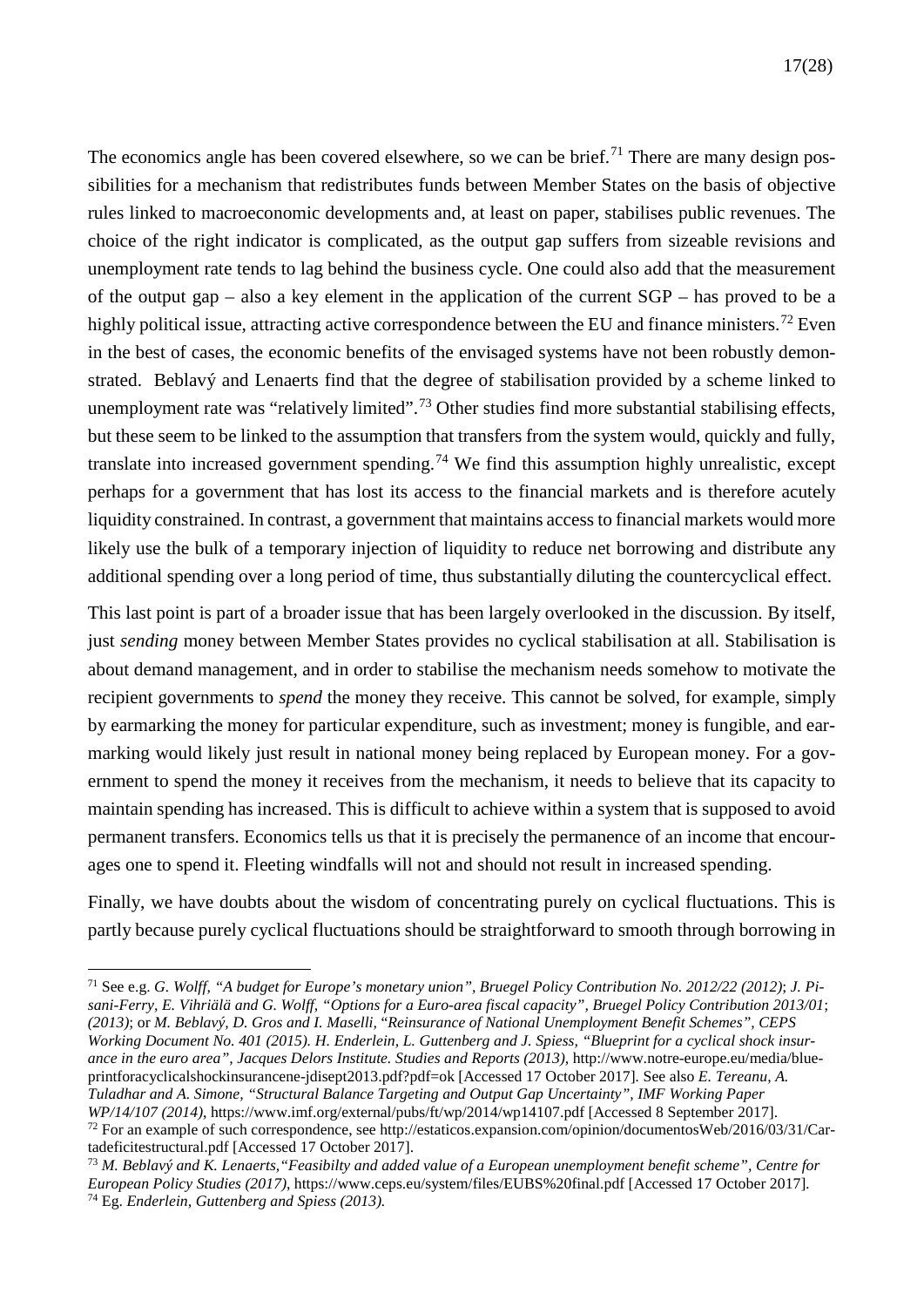financial markets, but also because such an approach easily leads to outcomes that appear counterintuitive and unjust. To demonstrate this latter point, suppose a country faces a negative shock that was initially diagnosed as cyclical (temporary). This would make it eligible to receive support from the stabilisation mechanism. Suppose that a couple of years down the road, it is discovered that the shock was actually structural, and represents a permanent reduction in the country's capacity to generate income. In consequence, the country would be liable to pay back the support it had received on the basis of the false diagnosis, at the precise moment when its situation turns out to be worse than expected. Not only would this appear unjust but in anticipation of such risks a country would be even more wary of spending the funds it receives from the mechanism.

Alternatively, consider a model of unemployment reinsurance system that would subsidise those Member States which are experiencing an unemployment rate higher than recent past (say, five-year average), with transfers from other Member States where unemployment rate is in decline. Such a system would make the countries with the post-crisis legacy of high but hopefully declining unemployment net contributors to the mechanism for many years to come. We suspect the idea of subsidising unemployment benefits in the core countries with unemployment rate a fraction of their own would not be easy to understand to those countries' taxpayers, and there is little doubt that such solidarity would be challenged in their national politics.

From the legal point of view, setting up and funding the mechanism would be a non-trivial but probably not impossible task. The main questions concern the compatibility of a stabilisation mechanism with the Treaties and specifically with the no bail-out clause (art.125 TFEU), identifying a possible legal basis for its set up and collecting funds, and the relationship between the convergence code and envisaged conditionality, on the one hand, and the EU's economic policy competence, on the other.

Article 125 TFEU, which prohibits the Union and the Member States from assuming the commitments of the Member States, does not seem to pose insurmountable obstacles to a stabilisation mechanism. The CJEU established in *Pringle* that, when evaluating the compatibility of the establishment of the European Stability Mechanism with the EU Treaties, the Article does not prohibit the granting of financial assistance to a Member State that "remains responsible for its commitments to its creditors provided that the conditions attached to such assistance are such as to prompt that Member State to implement a sound budgetary policy".<sup>[75](#page-19-0)</sup> This could be read as suggesting that a mechanism would be likely to violate art.125 TFEU only if the transfers it provides were to be too closely linked to the degree of debt distress of a Member State. By that reading, a fiscal stabilisation mechanism, even if it results in permanent transfers to Member States, would not violate the no-bail out clause, as long as these Member States still maintain market access. Redistribution as such is not prohibited by EU law and, as noted above, already takes place within the EU budget.<sup>[76](#page-19-1)</sup>

<span id="page-19-0"></span> <sup>75</sup> *Pringle (C-370/12) EU:C:2012:*<sup>756</sup> at [137].

<span id="page-19-1"></span><sup>&</sup>lt;sup>76</sup> Even though previous practice is not considered to create precedents that would justify derogating from Treaty rules, *Parliament v Council (C-271/94) EU:C:1996:133* at [24].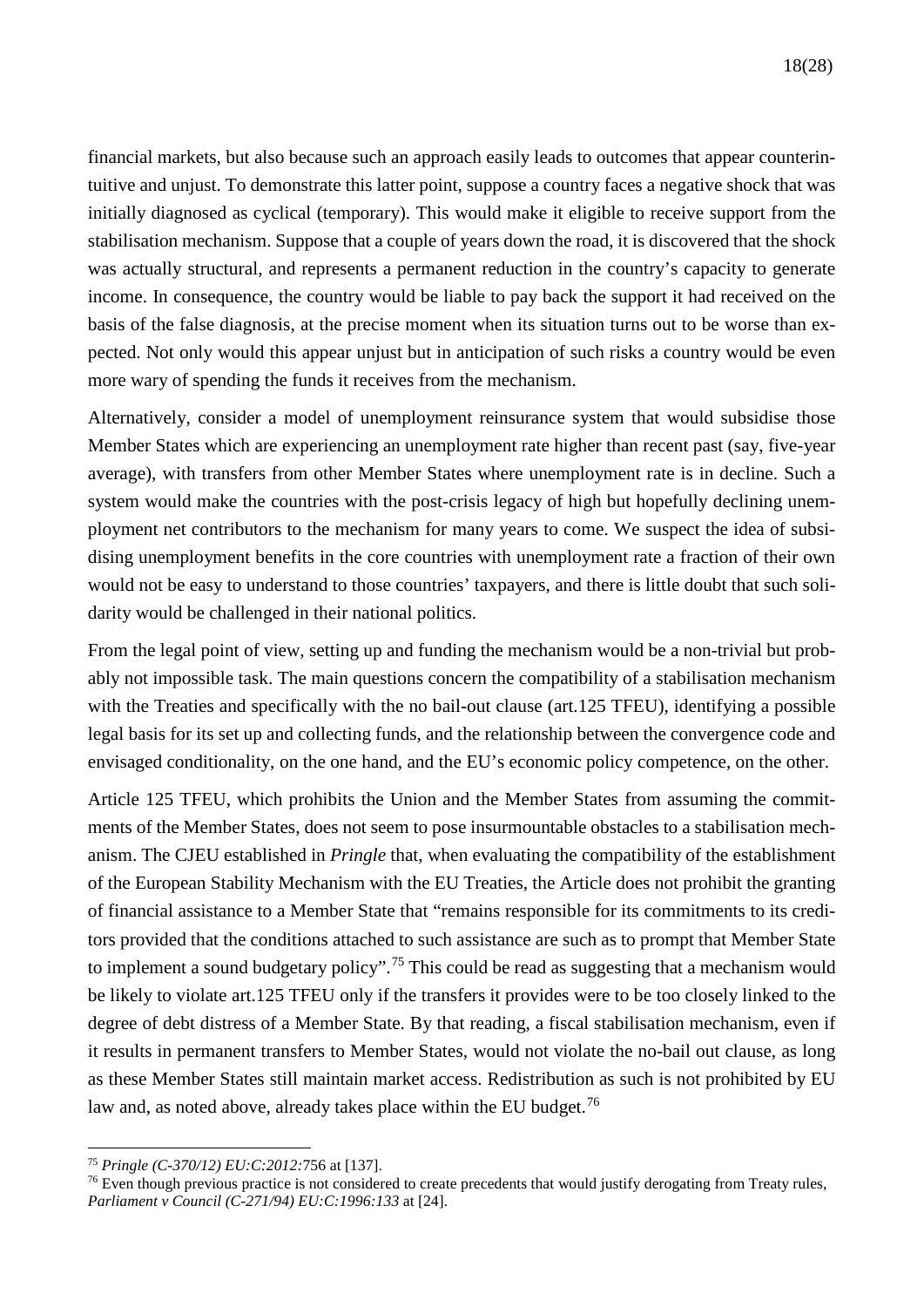However, even if the mechanism is compatible with the no-bail out clause, setting it up as a Union measure requires a legal basis, and the EU has no specific competence to set up a fiscal stabilisation function. A proper analysis of the options would require a concrete proposal whose aim and contents could be subjected to closer scrutiny for the purpose of establishing the main or predominant objective or component of the act and thus its centre of gravity.<sup>[77](#page-20-0)</sup> What can be said is that the stated objectives of the mechanisms reach beyond the provisions of the three economic-policy related legal bases (arts 121, 126 and 136 TFEU). The question would then be whether some of the more generally worded legal bases (art.114 TFEU or art.352 TFEU) could be applied. The former would presume a link to internal market, which is not evident, and specifically excludes fiscal provisions. The latter would require a link to Union objectives more generally. A stabilisation mechanism could conceivably be seen as a measure that would contribute to "the sustainable development of Europe based on balanced economic growth and price stability" for the purposes of art. 3(3) TEU, but would then presume the unanimity of all EU States and the consent of the European Parliament. Finally, one could consider art.175(3) TFEU, which allows for the establishment of specialised funds at EU level that lead to the strengthening of economic, social and territorial cohesion in the Union;<sup>[78](#page-20-1)</sup> aims that could be consid-ered sufficiently vague to also house a stabilisation mechanism.<sup>[79](#page-20-2)</sup> While the ordinary legislative procedure applied under this legal basis would allow lower institutional thresholds to be applied, the use of art.175(3) would presume defining the objectives of the exercise more carefully than art.352 TFEU, which encompasses all Union objectives in a much broader sense. Under both of these legal bases the mechanism would need to operate within the EU budget and be funded through the EU's own resources;  $80$  limitations that would be difficult to reconcile with the proposed schemes. The short-term alternative might be to build the mechanism on intergovernmental arrangements, following the current model of the ESM. This presumes that the mechanism can be created in a way that would not affect common Union rules or alter their scope.<sup>[81](#page-20-4)</sup> and rely on Member States as sources of funding outside EU structures.

The final challenge relates to the suggested conditioning of access to the mechanism on observance of the fiscal rules, the MIP and the (envisaged) convergence code. While the fiscal rules and the MIP

<span id="page-20-0"></span> <sup>77</sup> See e.g. *Commission v. Parliament and Council (C-411/06) EU:C:2009:518* at [45].

<span id="page-20-1"></span><sup>&</sup>lt;sup>78</sup> Article 175(3) TFEU was recently used as a legal basis for Regulation (EU) No 1309/2013 on the European Globalisation Adjustment Fund (2014-2020). Article 153 TFEU and related Court jurisprudence might, however, prevent establishing even a more limited Unemployment Benefit Scheme on the basis of this Article. See *R. Repasi, "Legal Options and Limits for the Establishment of a European Unemployment Benefit Scheme", Centre for European Policy Studies (2017)*, https://www.researchgate.net/publication/314116870\_Legal\_Options\_and\_Limits\_for\_the\_Establish-

<span id="page-20-2"></span>ment\_of\_a\_European\_Unemployment\_Benefit\_Scheme [Accessed 21 December 2017].<br><sup>79</sup> AG Bot argues that these objectives constitute "a broad overall concept with imprecise contours", Opinion of AG Bot in *Parliament v Council (C-166/07) EU:C:2009:213* at [82]; or as the Court argues, the relevant provisions "merely lay down a programme", *Portugal v Council (C-149/96) EU:C:1999:92* at [86].

<span id="page-20-3"></span><sup>80</sup> For the "own resources" system, see art.311 TFEU.

<span id="page-20-4"></span><sup>81</sup> Se e.g. *Pringle (C-370/12) EU:C:2012:*756 at [101].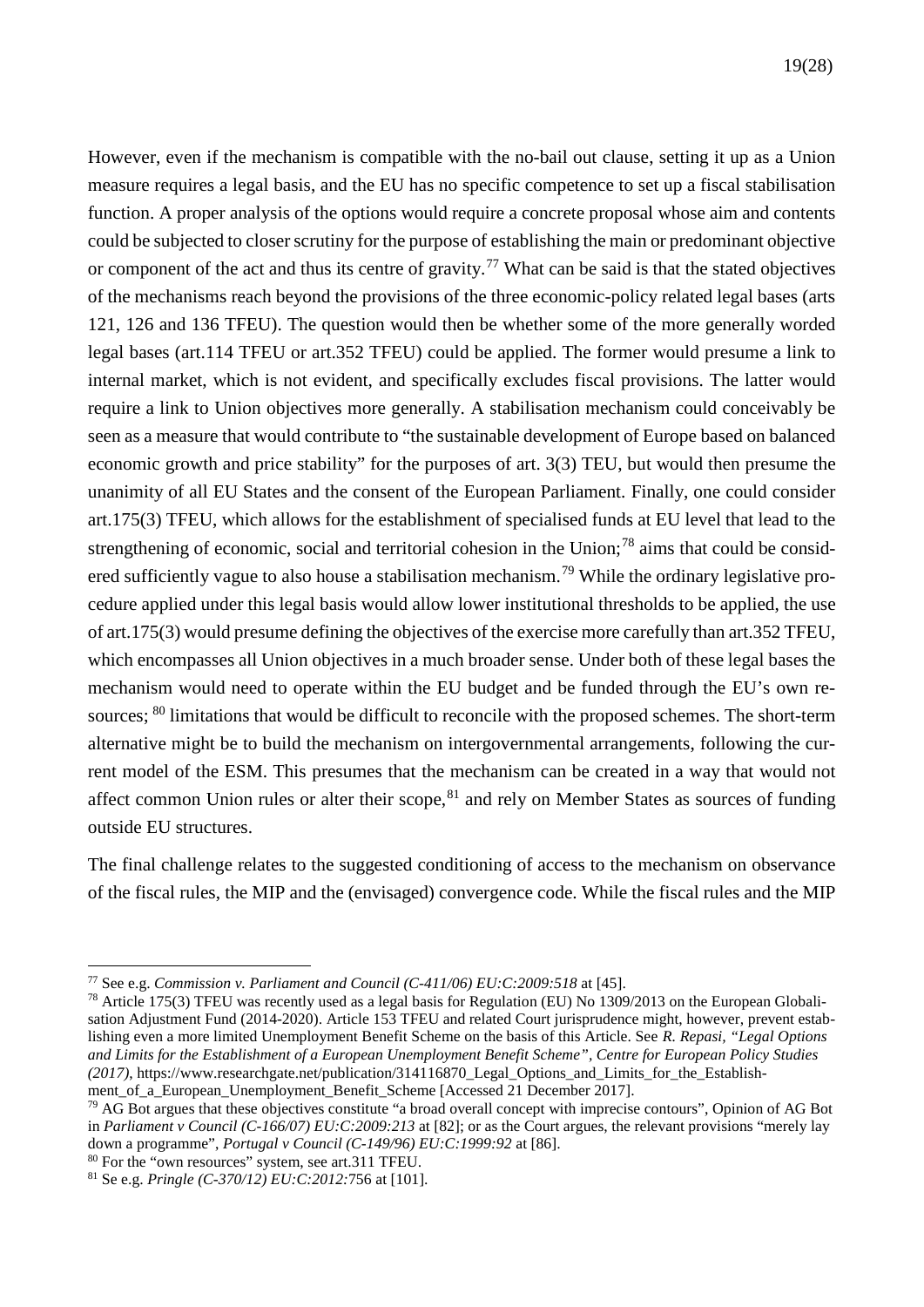are known quantities, the exact content and nature of the convergence code remain unclear. The Commission EMU Reflection Paper foresees it consisting of "measures to improve the quality of public spending; investment in education and training; embracing more open and more competitive products and services markets, and creating fair and efficient tax and benefit systems" possibly "combined with minimum social standards, as envisaged in the European Pillar of Social Rights." The latter refers to another recent Commission initiative establishing a framework for guiding primarily euro area countries actions relating to "a number of key principles and rights to support fair and well-functioning labour markets and welfare systems".<sup>[82](#page-21-0)</sup> All in all, the conditionality would seem to cover a wide spectrum of economic policy fields and, importantly, would by necessity have to be country specific, tailored to the particular situation and the legal system in each Member State.

It needs to be emphasised that, in terms of functionality and motivations, such conditionality is entirely external to the stabilisation mechanism itself. There is little reason to believe that an economy with bad economic structures responds to cyclical stimulus any less strongly than an economy with good structures. Thus, for the mechanism to meet its stated stabilisation goals, there is no obvious economic necessity to make access to it conditional upon the observance of the economic governance framework, and none of the proposals we have reviewed have even tried to make such a claim. Rather, macroeconomic conditionality has been justified either as a precondition for political acceptability of the mechanism, or simply because the mechanism provides an opportunity to further incentivise convergence and compliance within the economic governance framework.

Notwithstanding the dubious economic foundations of the claim, presenting macroeconomic conditionality as a necessary precondition for the stabilisation mechanism's effectiveness might still be the most feasible option to situate such conditionality in the current Treaty framework. Thus, macroeconomic and structural convergence would be dressed as a secondary and subordinate objective, indispensable to the primary goal of stability and, ultimately, the mechanism's ability to contribute towards the Union objective of "sustainable development of Europe based on balanced economic growth and price stability". This approach is used in virtually all EU conditional spending, including the possibility to suspend structural and investment funds to a Member State in violation of the economic governance framework, as provided in the ESI Regulation, adopted on the basis of art.177 TFEU.<sup>[83](#page-21-1)</sup> The ESI Regulation is clear that the purpose of the conditionality is "to ensure that the effectiveness of expenditure under the ESI Funds is underpinned by sound economic policies and that the ESI Funds can, if necessary, be redirected to addressing the economic problems a Member State is facing".[84](#page-22-0) In other words, the aim is not to encroach on Member States' competence in the field of

<span id="page-21-0"></span> <sup>82</sup> Communication from the Commission, "Establishing a European Pillar of Social Rights Brussels" COM(2017) 250 final ("Commission Communication on Establishing an EPSR"). Commission Recommendation of 26.4.2017 on the European Pillar of Social Rights C(2017) 2600 final.

<sup>&</sup>lt;sup>83</sup> Regulation (EU) No. 1303/2013 laying down common provisions on the European Regional Development Fund, etc [2013] OJ L347/320 ("ESI Regulation"), art.23.

<span id="page-21-1"></span><sup>84</sup> Regulation (EU) No. 1303/2013, recital 24.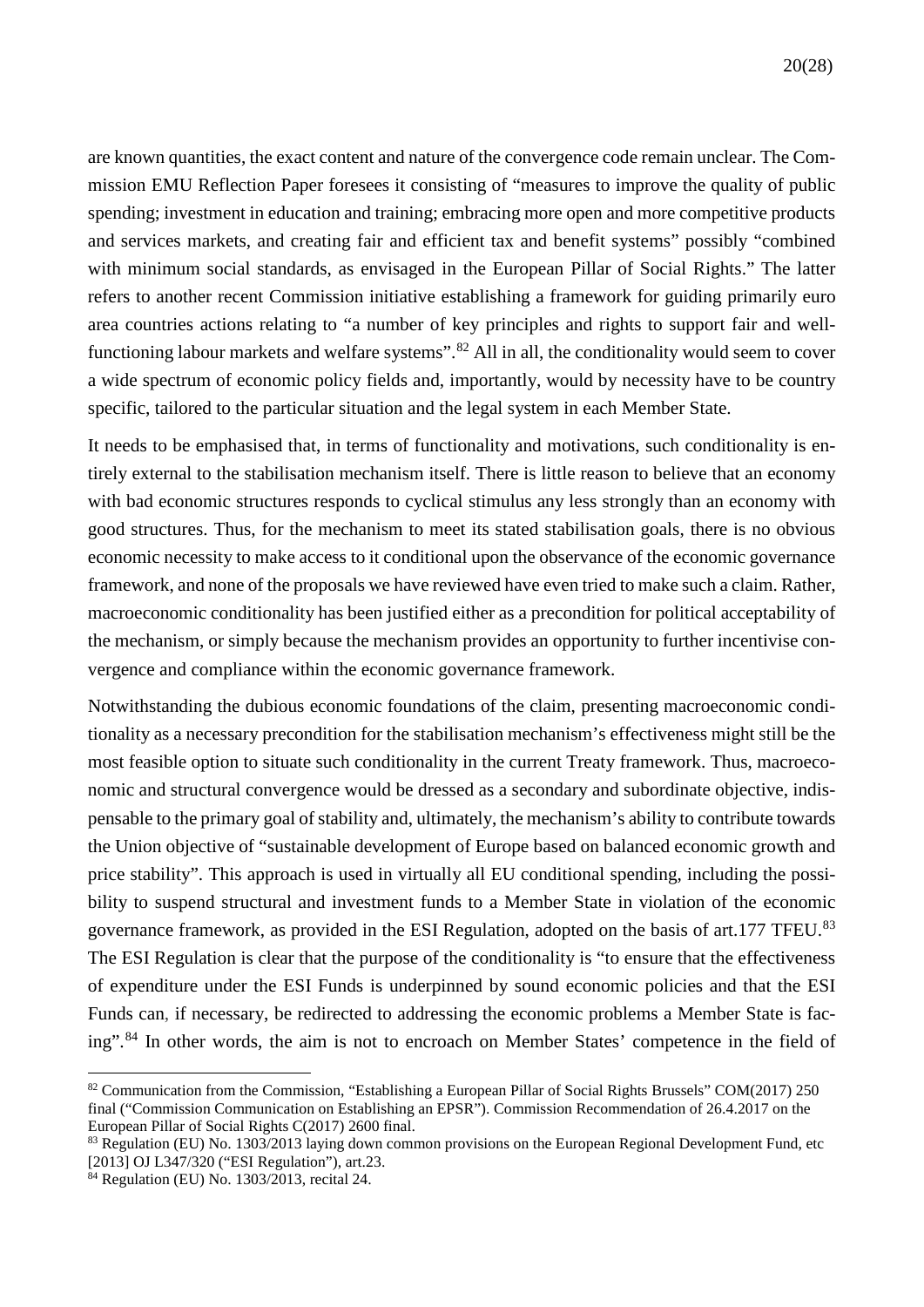economic policies, [85](#page-22-1) but to ensure that Union funds find effective use and support Member States in times of distress.

Although there is some logic in the claim that effective absorption of the ESI Funds, aimed at strengthening the Union's economic, social and territorial cohesion, depends on a minimum level of functionality of the economic structures, the link to the observance of the full economic governance framework can be seen somewhat tenuous. Be that as it may, the Court seldom second guesses the legislator's intent. [86](#page-22-2) We believe that presenting conditionality as critical to the effectiveness of the mechanism would – presuming that political appetite exists for its approval - suffice for successful passage, and even possible subsequent Court scrutiny of the legislation itself. However, this does not mean it would provide a stable basis for the enforcement of the conditionality in individual cases. The Court has demonstrated that while heavily reliant on legislative intent as far as the adoption of legislation is concerned, in disputed cases of enforcement it takes the substance of this intent seriously.<sup>[87](#page-22-3)</sup> Establishing, in individual cases, a plausible link between specific macroeconomic or structural policy actions and the objectives of the mechanism would be more than just a formality. We suspect this would in practice act as serious brake for the enforcement of the conditionality.

Alternatively, conditionality could, perhaps more honestly, be presented as an independent objective and a means in itself, an additional incentive for Member States to follow appropriate economic policies, whether or not those choices are relevant for the proper functioning of the stabilisation mechanism. In our view, this approach would raise issues of compatibility with the existing division of competences and the Treaty basis. The foundation of this division is laid out in art.2(3) TFEU, which provides that "[t]he Member States shall coordinate their economic and employment policies within arrangements as determined by this Treaty, which the Union shall have competence to provide". Thus, economic and fiscal policies fall under Member State competence,<sup>[88](#page-22-4)</sup> but are subject to Union level coordination under the two key procedures provided by arts 122 and 126 TFEU, the Excessive Deficit Procedure (EDP) and the multilateral surveillance procedure.

The intrusiveness of Union competence depends on the meaning of the term "coordinate". This term is defined in art. 2(5) TFEU rather clearly as follows: "In certain areas and under the conditions laid

<span id="page-22-1"></span><span id="page-22-0"></span><sup>&</sup>lt;sup>85</sup> Legal uncertainties were among the reasons that the European Court of Auditors raised against extending the application of macroeconomic conditionality to EU funds. European Court of Auditors, Opinion 7/2011 on the proposal for a Regulation of the European Parliament and of the Council laying down common provisions on the European Regional Development Fund, etc [2012] OJ C47/1 at [20].

<span id="page-22-2"></span><sup>&</sup>lt;sup>86</sup> On legislative technique and Court scrutiny, see e.g. P. Leino, "The Institutional Politics of Objective Choice: Competence as a Framework for Argumentation", in S. Garben and I. Govare (eds), *The Division of Competences between the EU and the Member States, Reflections on the Past, Present and the Future (Oxford: Hart Publishing, 2017), pp*.*224-230*.

<span id="page-22-3"></span><sup>&</sup>lt;sup>87</sup> On this, see V. Vita, "Revisiting the Dominant Discourse on Conditionality in the EU: The Case of EU Spending Conditionality" (2017) 19 Cambridge Yearbook of European Legal Studies 1, 22.

<span id="page-22-4"></span><sup>88</sup> *Pringle (C-370/12) EU:C:2012:756* at [64]*:* "Articles 2(3) and 5(1) TFEU restrict the role of the Union in the area of economic policy to the adoption of coordinating measures" at [64]. On economic policy competence, see also *Hinarejos (2015), pp.65-79.*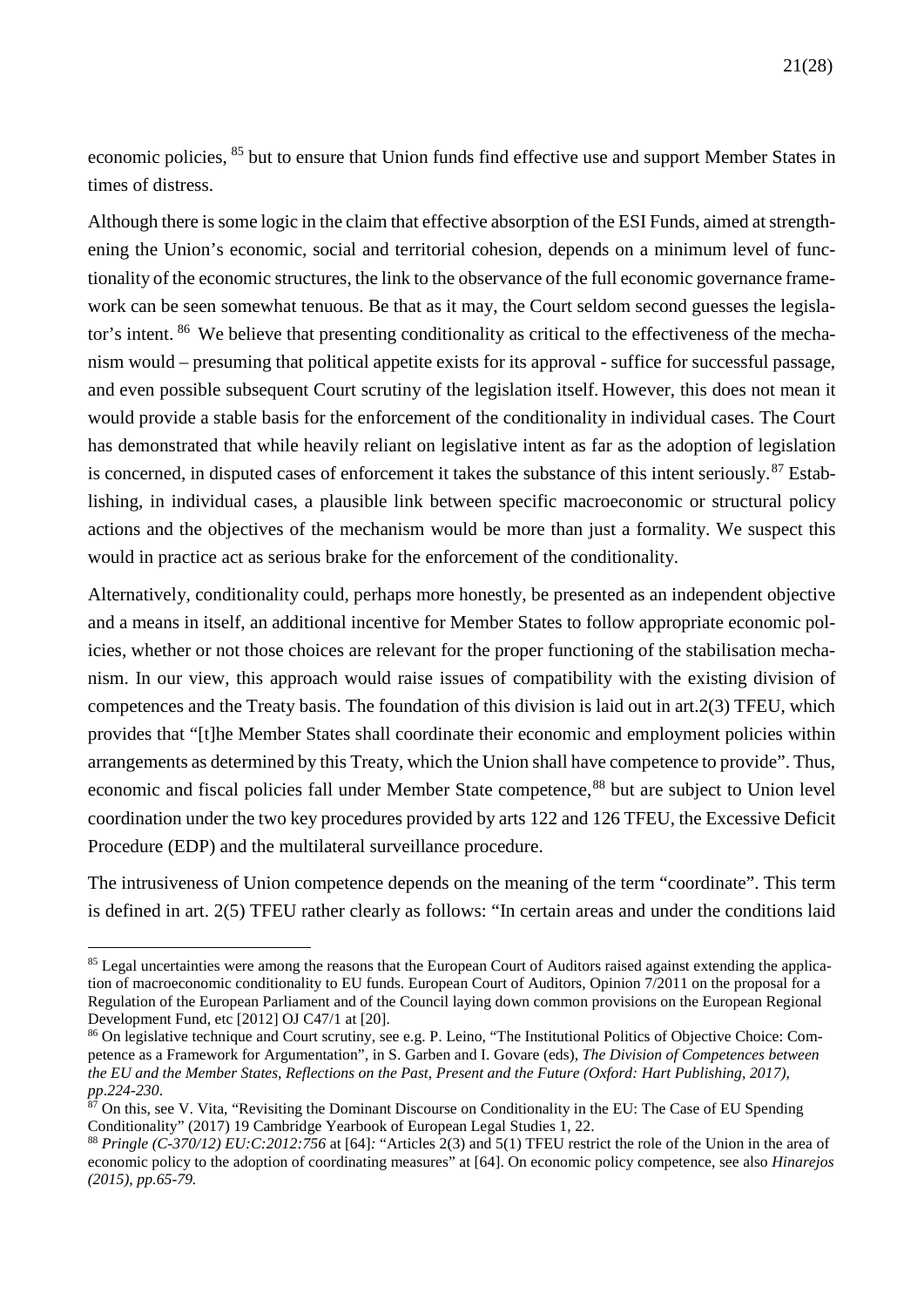down in the Treaties, the Union shall have competence to carry out actions to support, coordinate or supplement the actions of the Member States, without thereby superseding their competence in these areas." The TFEU Chapter on economic policy defines further how Union level coordination is to be organised in this policy field but does not expand Union competences within it. Hence, the fundamental limitation remains: Union competence cannot be used to supersede Member State competence or to settle substantive outcomes in the field of economic policy.[89](#page-23-0)

Against these limitations, one could argue that, already in its present form, EU coordination of Member States' economic and fiscal policies within the European Semester stretches its legal bases remarkably far. Financial sanctions attached to compliance with Council recommendations were introduced to economic policy coordination through secondary legislation in 2011, and now exist in the preventive arm of the SGP<sup>[90](#page-23-1)</sup> and the MIP, a legally remarkably weakly circumscribed exercise.<sup>[91](#page-23-2)</sup> The Treaties mention sanctions only in the context of the EDP (art.126(11) TFEU), under which persistent transgressions from the fiscal rules may lead to fines. No such basis for sanctions exists in the Treaties on the side of economic policy coordination, where we consider the risk of overreach most acute. Adding to this existing landscape a new sanction, access to the fiscal stabilisation mechanism, would complicate matters further. At a minimum, it would contribute to an increasing blurring of the division of competences between the Union and the Member States in the field of economic policy.

In our reading, art.126(11) TFEU is intended as exhaustive, listing four possible measures that may be considered as sanctions in case of a Member State's failure to correct excessive deficit. One might argue that discontinuation of access to the mechanism should not be seen as a sanction but rather as a withdrawal of benefits and would therefore not fall within the scope of the art.126(11) TFEU list. We are not sure about the relevance of this distinction in law,  $92$  much less so for politics and percep-tions.<sup>[93](#page-23-4)</sup> Receipts from the mechanism are not transfers like social security benefits. If the mechanism is supposed to be an insurance policy where each country, over time, contributes as much as it receives, then freezing a country's access to funds it has itself contributed to the mechanism is very much a sanction. In any case, the Treaty list already includes an item of the withdrawal-of-benefits

<span id="page-23-0"></span> <sup>89</sup> A similar limitation applies to Art 352 TFEU if this was used as a legal basis: the said Article cannot be used to circumvent the prohibition of harmonisation of national legislation where the Treaties exclude such harmonisation.  $90$  Regulation (EU) No. 1173/2011 on the effective enforcement of budgetary surveillance in the euro area, art. 4.

<span id="page-23-2"></span><span id="page-23-1"></span><sup>&</sup>lt;sup>91</sup> Regulation (EU) No. 1176/2011 on the prevention and correction of macroeconomic imbalances [2011] OJ L306/25, art.2. For a discussion, see *P. Leino and T. Saarenheimo, "Discretion, Economic Governance and the (New) Political Commission" in J. Mendes (ed), Executive Discretion and the Limits of Law (Oxford: Oxford University Press, forth-*

<span id="page-23-3"></span>*coming* 2018).<br><sup>92</sup> "The sanction [attached to spending conditionality] may consist in postponement, suspension or permanent withdrawal of funds (negative conditionality)." Vita (2017), 7.

<span id="page-23-4"></span><sup>&</sup>lt;sup>93</sup> There is little doubt that the prospect of suspending ESI-funds to Spain and Portugal in 2016 was clearly perceived and debated as a sanction, both in Brussels and in the capitals concerned. See e.g. J. Valero, "Sanction procedure on Spain and Portugal within days", *Euractiv* (5 July 2016), http://www.euractiv.com/section/euro-finance/news/sanctionprocedure-on-spain-and-portugal-within-days/ [Accessed 3 January 2018].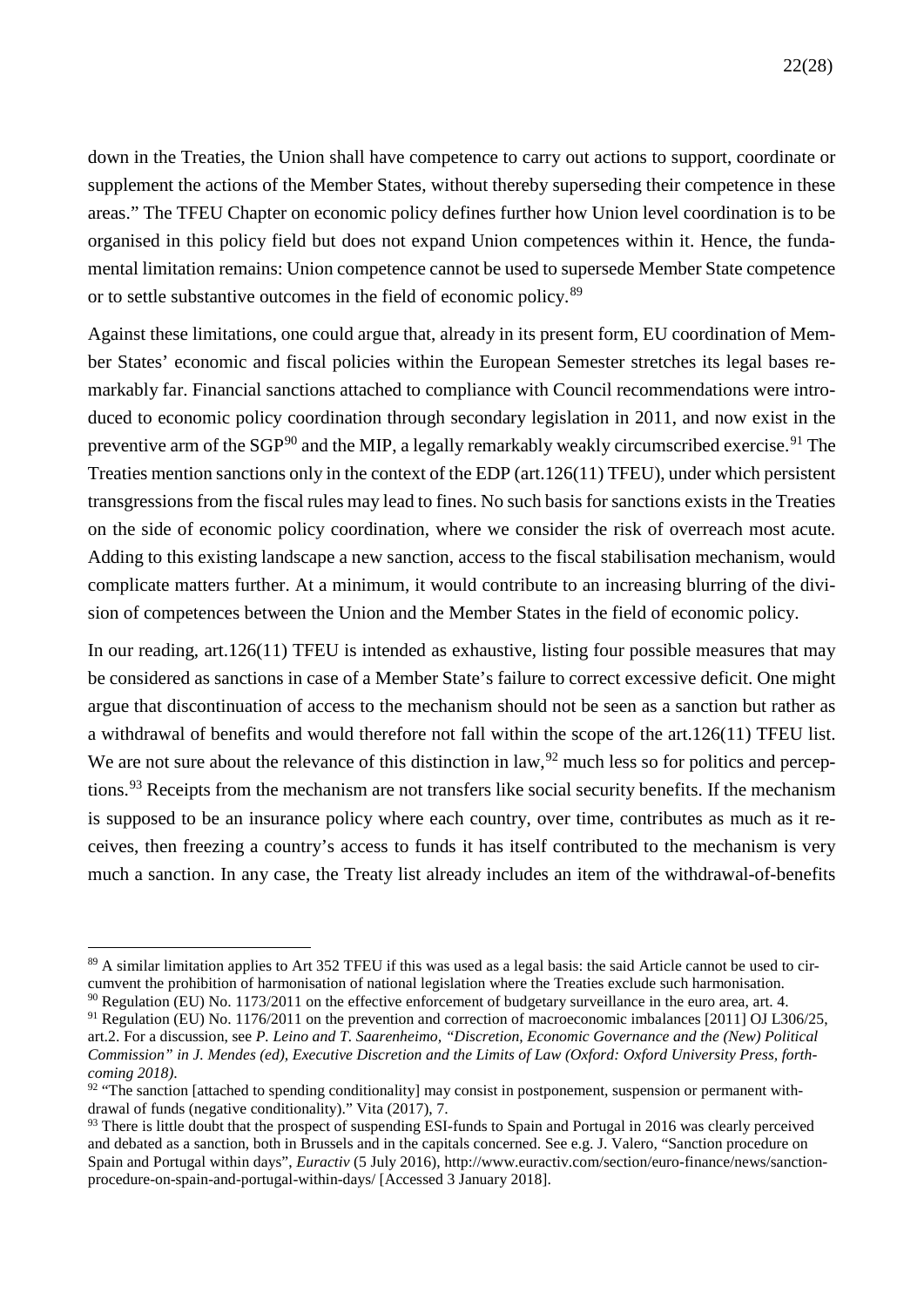type, namely inviting "the European Investment Bank to reconsider its lending policy towards the Member State concerned".<sup>[94](#page-24-0)</sup>

The relationship of the envisaged convergence code with Union competence is even more problematic. The wide variety of labour market, social, and tax policies to be covered today mostly fall under national competence.<sup>[95](#page-24-1)</sup> The Commission's Reflection Paper stresses that the objective is not full harmonisation, but does not address the issue of competence directly. It is evident that the Union does not currently have competence to legislate and thus lay down the substantive Member State policies in most of the relevant policy fields and thus the convergence code could not be set up as a directive explicitly aiming, as its main objective, to harmonise national legislation in those fields. Yet, according to the Commission, these standards would be "binding" and "enforceable". The Reflection Paper explains that the "binding nature of such standards could only be acceptable if compliance could be strengthened by a strong link between related reforms, the use of EU funds and access to a potential macroeconomic stabilisation function". This seems to suggest that Member States could only be compelled to respect the binding convergence process if enforcement is backed by a sufficiently sizeable arsenal of financial sanctions: in this case the threat of suspension of access to EU funds and the stabilisation mechanism. It seems to us that the intention is to sidestep the limitations of Union legislative competence by achieving similar outcomes through executive action, ie regulating access to the stabilisation function, thereby also avoiding the procedural safeguards attached to the adoption of legislation – such as broader transparency, duties of consultation and impact assessment or subsidiarity control.

We believe that such an approach would further alter the non-binding nature of the preventive eco-nomic governance procedures.<sup>[96](#page-24-2)</sup> How would the adoption and enforcement of binding "standards" by the EU institutions in reality differ from the exercise of full legislative competence on the matter? True, the national parliaments would still have the right to formally adopt the necessary budgetary or legislative measures needed to comply with those standards. However, they would do so subject to the previous choices of the EU institutions and the prerogative of the EU institutions to sanction (or reward) their actions. A Member State of course has the option to ignore the standards and lose access to the stabilisation mechanism. Depending on the amount of money at stake, this might or might not be decisive for its decision. But we see here a far-reaching choice. If this kind of conditionality is defined, in principle, as an acceptable way for the EU to influence decisions beyond its competence, then the door is open to increasing the sanctions further to a point where they definitely become decisive.

<span id="page-24-0"></span> $94$  The way art.126(11) TFEU is formulated, while the Council has discretion as to whether it wishes to apply sanctions or not (the Council may decide to apply…"), the list of measures enumerated in the paragraph is exhaustive ("the Council may decide to apply or […] intensify one or more of the following measures").

<span id="page-24-1"></span><sup>95</sup> In particular the primacy of the national welfare state is explicitly stated in the Treaties. See in particular art.153(4) TFEU and art.168(7) TFEU.<br><sup>96</sup> One could argue that some parts of the European Semester already sit uncomfortably within the division of compe-

<span id="page-24-2"></span>tences.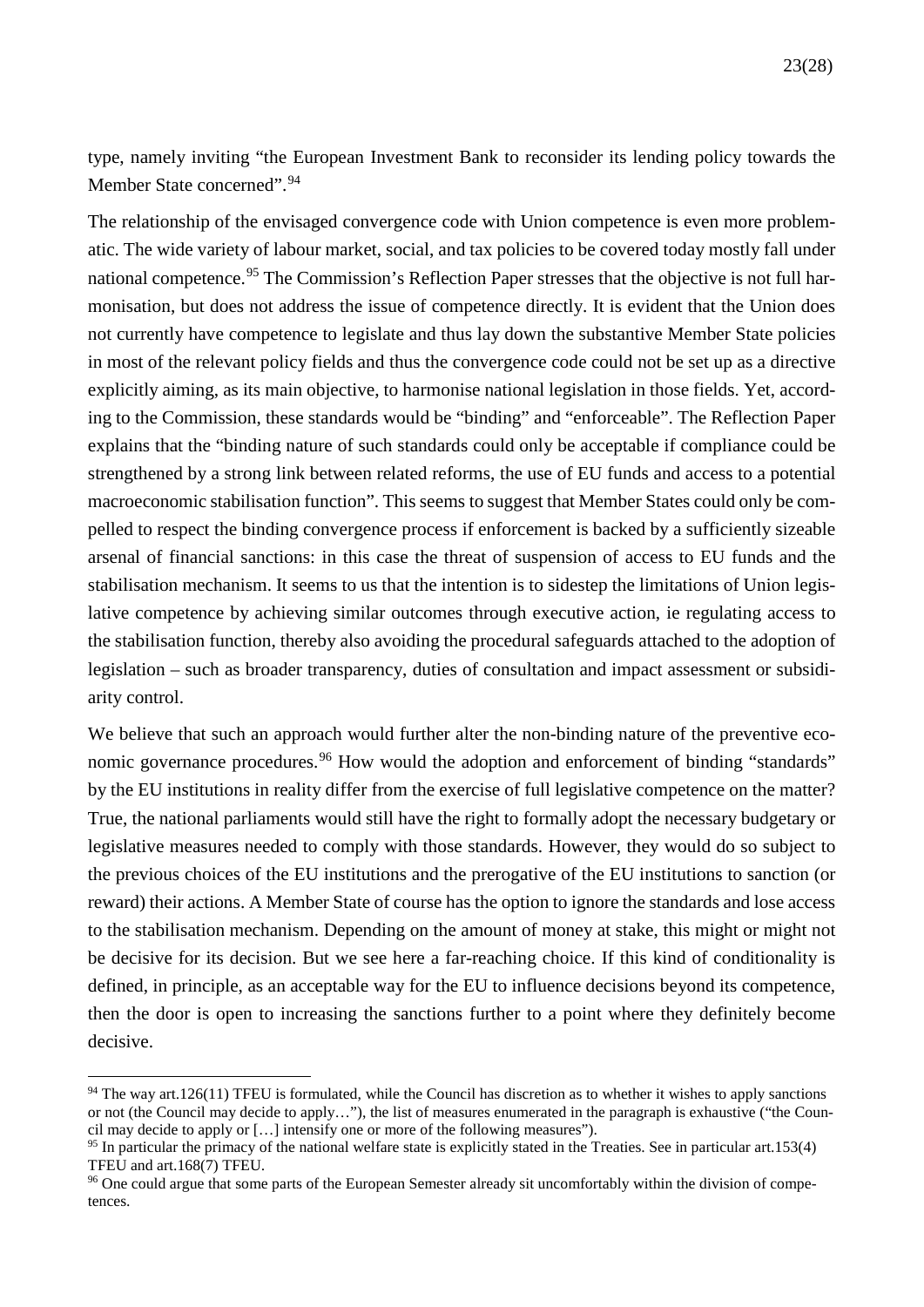Regardless of the legislative approach chosen, the weakness of the Union competence in the policy areas that form the conditionality would likely prove a serious hindrance for effective enforcement. In its jurisprudence relating to conditionality in the area of common agricultural policy, the Court has stressed that a Member State's failure to implement EU standards laid down in a directly applicable EU regulation can be used as a basis of suspension of EU funds only to the extent that those standards did not leave the Member States discretion as to the need to implement them within the national legal order.<sup>[97](#page-25-0)</sup> Court scrutiny would indeed not be any easier in the field of economic policy, where EU competence does not replace Member State competence, and EU recommendations, as a matter of EU law, "shall have no binding force" (art.288 TFEU) and "are not intended to produce binding effects".[98](#page-25-1)

To be clear, we are not questioning the standard practice of conditioning EU funds on a wide range of same-sector conditions that relate, inter alia, to the usage of the funds for the intended purpose, to various governance safeguards to ensure their efficient and effective use, and more broadly to the cross-sector respect of certain fundamental rights such non-discrimination and labour rights. Conditionality of this variety can be justified based on the objectives of EU legislation, the effectiveness of the funds and, overall, the "political cleanliness" of the projects. The issue at stake here is something very different: using cross-over or generic conditionality of access to EU funds as a source of leverage to influence Member States' policies in areas which fall under national competence and, as a rule, bear no relation to the aims of the program.<sup>[99](#page-25-2)</sup> Such conditionality has seen regular use only in the pre-accession processes of prospective new members<sup>[100](#page-25-3)</sup> and external relations,  $^{101}$  $^{101}$  $^{101}$  both situations characterised by a highly asymmetrical relationship. Among EU Member States, this kind of conditionality has only been used in the context of adjustment programmes; again a situation of extreme asymmetricity, due to the existential importance of financial assistance for recipient states,  $102$  where the conditionality has proved not only an effective means to impose economic reforms but also a significant

<span id="page-25-0"></span> <sup>97</sup> See *Latvia v Commission (T-661/14) EU:T:2016:412* at [45].

<span id="page-25-1"></span><sup>98</sup> See *Grimaldi v Fonds des maladies professionnelles (C-322/88) EU:C:1989:646* at [13], [16].

<span id="page-25-2"></span> $99$  For a typology of spending conditionality, see Vita (2017).

<span id="page-25-3"></span><sup>&</sup>lt;sup>100</sup> In relation to enlargement, see P. Leino, "Rights, Rules and Democracy in the EU Enlargement Process: Between Universalism and Identity" (2002) 7 Austrian Review of International and European Law 53.

<span id="page-25-4"></span><sup>&</sup>lt;sup>101</sup> On EU Membership, see art.49 TEU; on conditionality in all external policies, see arts 21 TEU and 205 TFEU. P. Leino, "European Universalism? The EU and Human Rights Conditionality" (2005) 24 Yearbook of European Law 329; P. Leino and R. Petrov, "Between 'Common Values' and Competing Universals – The Promotion of the EU's Common Values through the European Neighbourhood Policy" (2009) 15 E.L.J. 654.

<span id="page-25-5"></span><sup>&</sup>lt;sup>102</sup> A. von Bogdandy and M. Ioannidis, "Systemic deficiency in the rule of law: what it is, what has been done, what can be done" (2014) 51 C.M.L. Rev. 59, 90.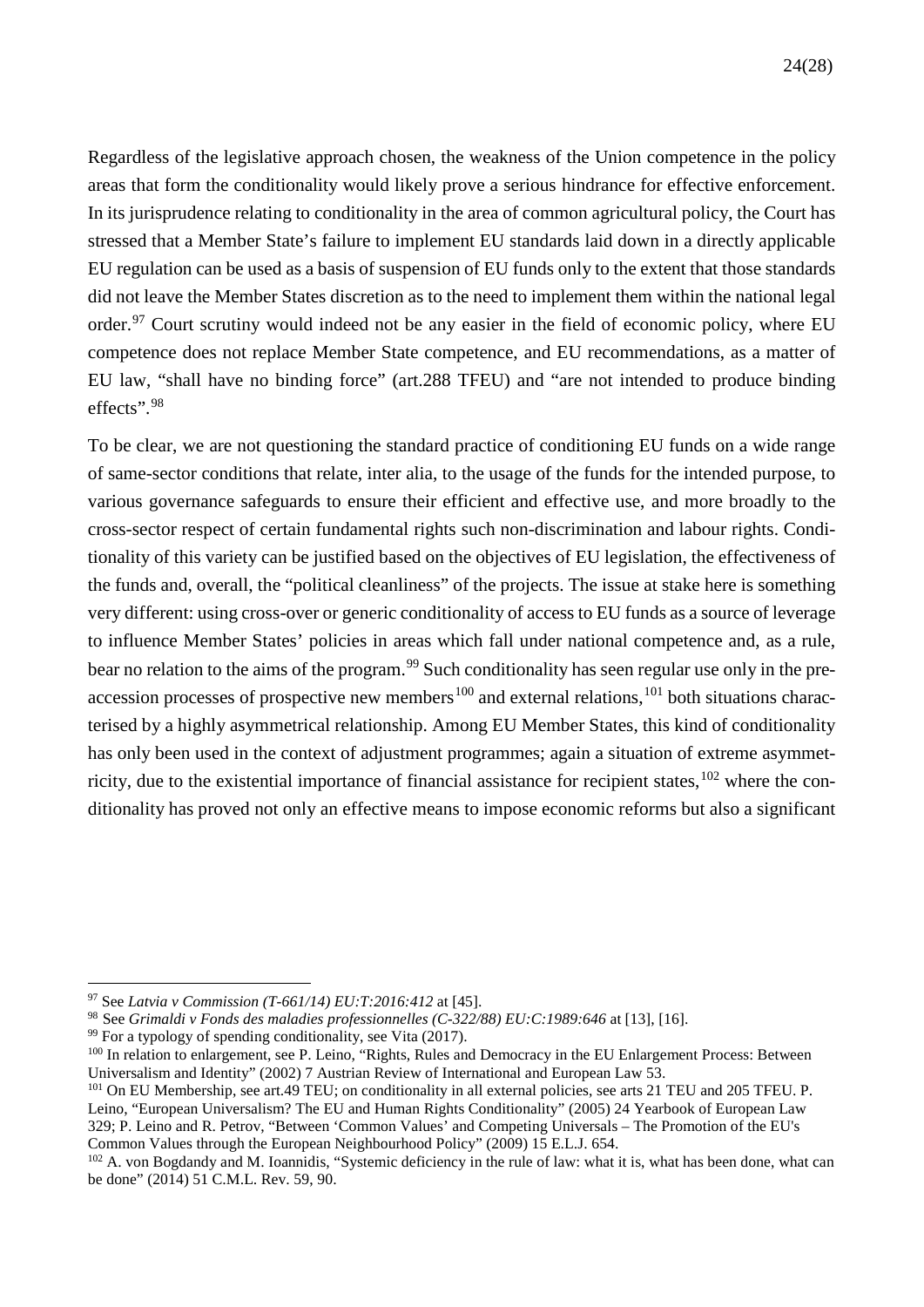dividing force due to the perceived unfairness of the setting.<sup>[103](#page-26-0)</sup> Combining country-specific conditionality of EU funding with the sovereign equality of all Member States (art.4(2) TFEU), which forbids "unjustified" differences of treatment, $104$  is likely to prove difficult.<sup>[105](#page-26-2)</sup>

All in all, our conclusion is that the envisaged kind of macroeconomic conditionality reaches beyond the current EU competence to decide on methods of coordination "without thereby superseding [Member States'] competence in these areas". Creating binding and enforceable standards, tied to conditionality, is not part of such competence. Union competences can be broadened or strengthened through Treaty revision procedures that exist for that purpose (art.48(2) TEU). Such a process would be laborious and time consuming, but it would ensure a broad political debate that is fundamental to establishing the broadest political support and thereby legitimise the change. Dressing such amendments as merely "technical monitoring" that is innocent from the point of view of competence divisions is fundamentally misleading.

These are our concerns, regarding the envisaged conditionality, from the legal point of view. However, our most fundamental concern relates to the requirements of democratic decision-making. In this regard, it is important to stop for a moment and think about the real magnitude of what is at stake. The policies in question – labour market, social and tax policies – are the most fundamental matters of peacetime politics, the key societal choices that form the heart of political decision-making and the primary dimension of political organisation. They are all fundamentally about trade-offs between equality and efficiency, between protection and flexibility. They involve questions of social justice, which touch upon some of the deepest values of society.<sup>[106](#page-26-3)</sup> For democracy to have real content, decisions regarding them must contested and legitimised through democratic elections.

Of course, in many established federations, such societal choices are an accepted part of the federal powers. But the limitations of EU level democratic and political processes leave it poorly equipped to guarantee the political contestation and competition that making choices of this nature would pre-sume.<sup>[107](#page-26-4)</sup> The citizens have far fewer direct opportunities to influence Union policy choices than citi-zens in national settings do when choosing between parties offering sharply distinct programmes.<sup>[108](#page-26-5)</sup> The possibilities of the European Parliament to hold the Commission accountable or the national parliaments to be informed or have dialogue on matters shifted to the EU agenda are no compensation for the limitation of national debates and the loss of the autonomy in social and political choice. The difficulty of replicating the national accountability mechanisms at the EU level would be compounded

<span id="page-26-0"></span><sup>&</sup>lt;sup>103</sup> C. Kilpatrick, "Are the Bailouts Immune to EU Social Challenge Because They Are Not EU Law?" (2014) 10 European Constitutional Law Review 393.

<span id="page-26-1"></span><sup>104</sup> See e.g. *Spain v. Commission (C-304/01) EU:C:2004:495* at [31].

<span id="page-26-2"></span><sup>105</sup> See R. Bieber and F. Maiani, "Enhancing Centralized Enforcement of EU Law: Pandora's Toolbox?" (2014) 51 C.M.L. Rev. 1057, 1061.

<span id="page-26-3"></span><sup>106</sup> J.H.H. Weiler, "To be a European citizen - Eros and civilization" (1997) 4 J.E.P.P. 495, 502. *K. Tuori, European Constitutionalism (Cambridge: Cambridge University Press, 2015) pp.229, 233*.

<span id="page-26-4"></span><sup>107</sup> Weiler (1997), 512.

<span id="page-26-5"></span><sup>108</sup> Weiler (1997), 513.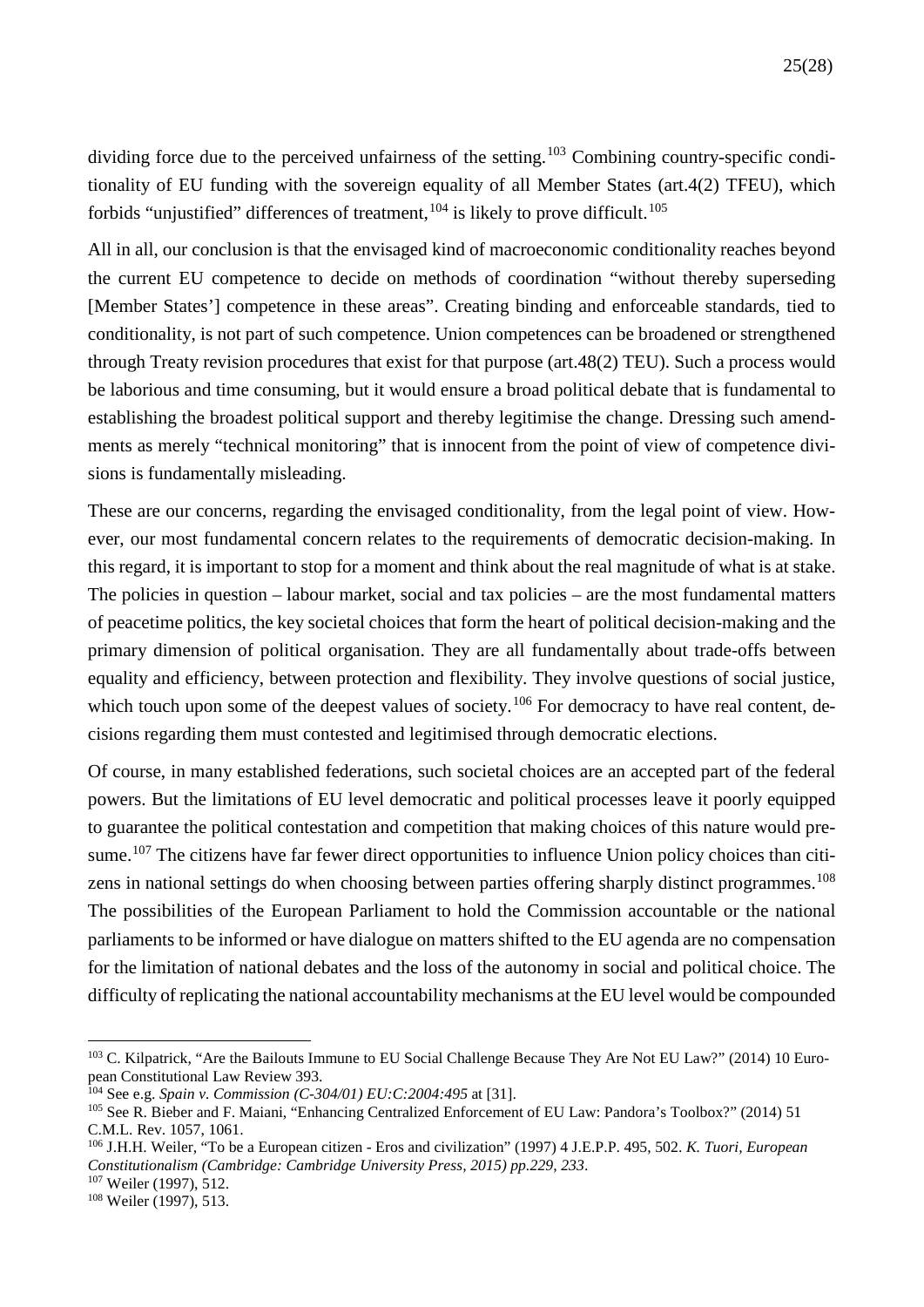by the sheer complexity of defining and monitoring the appropriate structural convergence path for each of the 19 or more Eurozone countries with widely differing starting positions. This complexity would virtually guarantee that any substantive discussions would stay at the level of the executive: Commission services and technical committees.

Therefore, if strictly enforced, conditioning EU funds in the proposed manner could have far-reaching consequences on the democratic nature and political content of economic policy decision making in the euro area. But is it realistic to expect that it would be strictly enforced? The EU has never been particularly good at implementing conditionality. In relation to EU funds, difficulties have emerged when trying to enforce conditionality among EU Member States, since access to such funds has tra-ditionally been treated as an entitlement by the Member States.<sup>[109](#page-27-0)</sup> The same difficulties have characterised the use of sanctions throughout the economic governance framework. No financial sanctions have ever been used, in any part of the framework, and not for a lack of opportunities. Since 2011, a purely mechanistic reading of the fiscal framework would have offered ample grounds to escalate the procedures, even all the way to sanctions. Instead, rules have been repeatedly adjusted, reinterpreted or bent, to allow consensual solutions to be reached and to avoid sanctions.<sup>[110](#page-27-1)</sup> To us, this shows that it is not the insufficient size of the currently available sanctions that is hampering enforcement, it is the fact that the EU does not seem to possess the political legitimacy to make use of them.

Forcing a national government, in highly political matters, through financial sanctions, to follow certain paths of action would almost certainly overload the EU's modest legitimacy resources and result in a highly visible and embarrassing clash of authority. Rather than incentivising a Member State to follow the convergence code, a heavy-handed application of sanctions would be more likely to feed discord, play into the hands of anti-European forces in the Member State, and further undermine the EU's authority in these matters. The pressure to find consensual solutions would be formidable. As Bieber and Maiani write, "if they are not carefully designed, sanctioning mechanisms may backfire, upsetting constitutional arrangements in ways that would weaken rather than strengthen the authority of EU law." $^{111}$  $^{111}$  $^{111}$ 

Ultimately, we do not think the outcome of the proposed conditionality would be sudden empowerment of the Brussels technocracy and meek submission of national polities on questions of national economic, social and structural policies. More likely, national polities would find ways to fight back and, with the cooperation of the Commission, reclaim a large part of their competence through subversion and creative interpretation of the conditionality, just as they have in the context of the fiscal framework. The result would be a process that is thoroughly political, but in a manner that is less predictable, transparent, accountable and even-handed than a system based on a clear division of

<span id="page-27-0"></span> <sup>109</sup> Bieber and Maiani (2014), 1078.

<span id="page-27-1"></span><sup>110</sup> P. Leino and T. Saarenheimo, "Sovereignty and Subordination: on the limits of EU Economic Policy Coordination" (2017) 42 E.L. Rev. 166.

<span id="page-27-2"></span><sup>111</sup> R. Bieber and F. Maiani, "Enhancing Centralized Enforcement of EU Law: Pandora's Toolbox?" (2014) 51 C.M.L. Rev. 1059.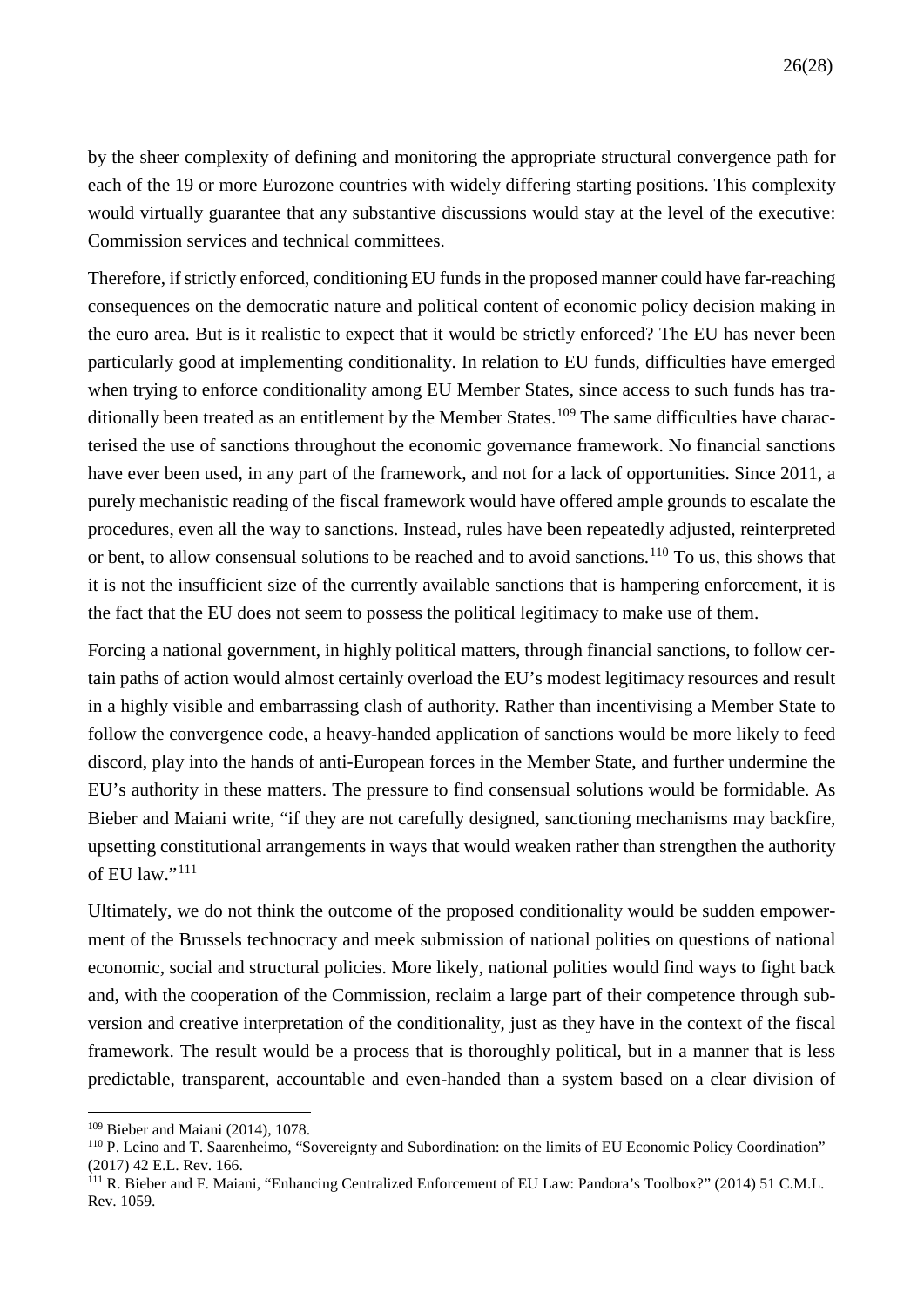competences. The same conclusion, we believe, extends beyond conditionality, to the general rulesbased operation of the mechanism itself. Methods would be sought and found to avoid outcomes that, albeit rules-based, would appear unjust.

The conviction that the EU would be able to operate a rules-based system of funds redistribution between euro countries and make effective use of it as leverage to steer countries towards better economic and structural policies seems much like a second marriage: a victory of hope over experience. It is very difficult to use money to steer Member States' policy choices without getting into conflict with national democratic systems. And when rules and democratic systems are in conflict, it tends to be the rules that eventually bend. Rather than be allowed to operate mechanistically, the stabilisation mechanism, like the fiscal framework before it, would be subjected to repeated discretionary adjustments, the content of which would be a matter of constant political dispute.

### **5. Conclusions: Managing the Second Best**

The debate on the establishment of a fiscal stabilisation mechanism suffers from a curious disconnect. It is framed in terms of "completing" the EMU and predicated on the assumption that such mechanisms are a standard part of monetary unions (federations) around the world. Yet the proposed models tend to be *sui generis*, without precedents elsewhere. They seek to simulate the stabilisation property that a real federal budget serves, typically to a modest extent, without replicating the actual federal tasks from which this stabilisation arises.

We view such proposals as problematic in many ways. First, the economic case for a fiscal stabilisation mechanism is far less clear than often claimed. At best, it might provide a modest degree of cyclical smoothing, at worst, mistimed transfers could destabilise things further. To claim that it would in any sense be critical for the survival or even proper functioning of EMU seems to us simply incorrect. Further, there are complications relating to legal basis and political realism in particular relating to the use of EU budget.

In general, we recommend making more use of the experience of other (con)federal structures. While the EU in itself is *sui generis*, the issues of sub-central fiscal control and cyclical stabilisation are not. If a seemingly promising solution is not in use anywhere in the world, the likelihood is that there is a good reason for that. We would look in the direction of the EU's existing tools, which have so far been largely ignored in the debate. The EU budget, and particularly its revenue side, provides plenty of opportunities for Member States to share their fiscal risks. None of them is achievable without extensive and difficult political negotiations. But while the political obstacles are undoubtedly real, believing that matters are more easily arranged outside the EU budget is probably an illusion. Whatever the context, distribution of money is always a politically contested matter.